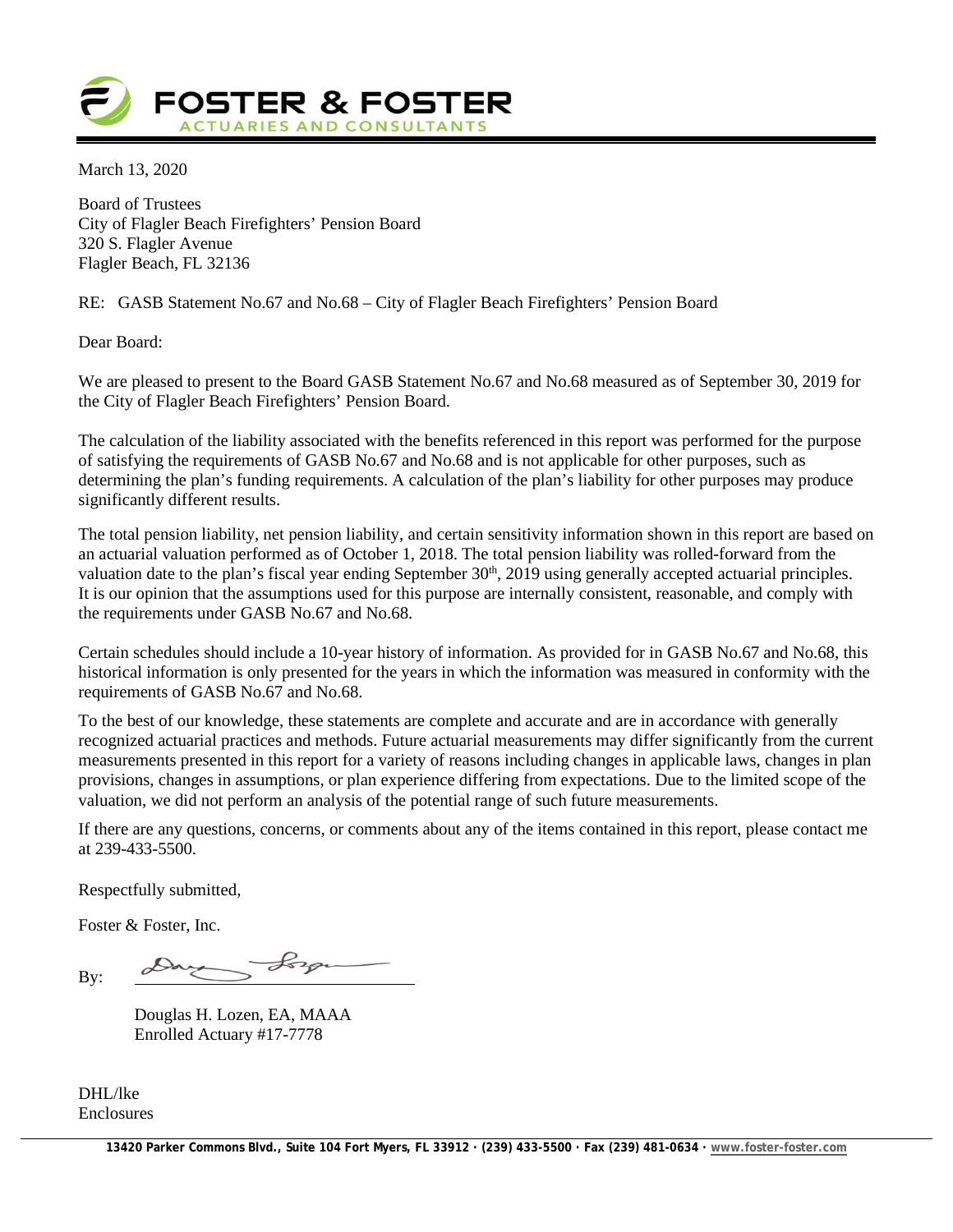# STATEMENT OF FIDUCIARY NET POSITION SEPTEMBER 30, 2019

| <b>ASSETS</b>                          | <b>MARKET VALUE</b> |
|----------------------------------------|---------------------|
| Cash and Cash Equivalents:             |                     |
| <b>Short Term Investments</b>          | 23,584              |
| <b>Total Cash and Equivalents</b>      | 23,584              |
| Receivables:                           |                     |
| <b>Investment Income</b>               | 1,182               |
| <b>Total Receivable</b>                | 1,182               |
| Investments:                           |                     |
| <b>Mutual Funds:</b>                   |                     |
| <b>Fixed Income</b>                    | 528,377             |
| Equity                                 | 1,362,729           |
| <b>Total Investments</b>               | 1,891,106           |
| <b>Total Assets</b>                    | 1,915,872           |
| <b>LIABILITIES</b>                     |                     |
| Payables:                              |                     |
| <b>Refunds of Member Contributions</b> | 24,375              |
| <b>Investment Expenses</b>             | 750                 |
| <b>Administrative Expenses</b>         | 2,695               |
| <b>Total Liabilities</b>               | 27,820              |
| NET POSITION RESTRICTED FOR PENSIONS   | 1,888,052           |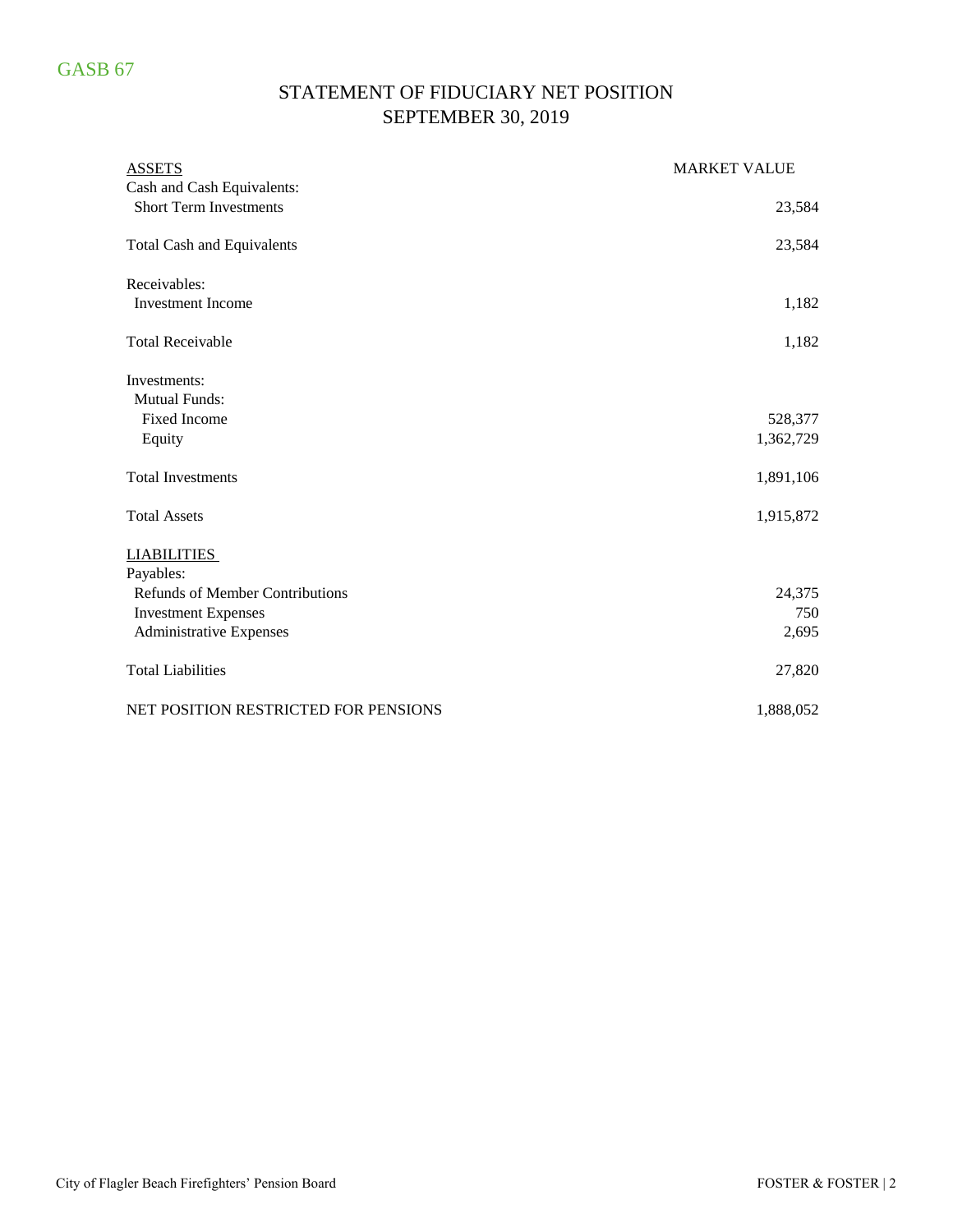### STATEMENT OF CHANGES IN FIDUCIARY NET POSITION FOR THE YEAR ENDED SEPTEMBER 30, 2019 Market Value Basis

### ADDITIONS

| Contributions:                            |          |           |
|-------------------------------------------|----------|-----------|
| Member                                    | 27,936   |           |
| City                                      | 70,900   |           |
| <b>State</b>                              | 47,053   |           |
| <b>Total Contributions</b>                |          | 145,889   |
| <b>Investment Income:</b>                 |          |           |
| Net Increase in Fair Value of Investments | 37,876   |           |
| Interest & Dividends                      | 41,047   |           |
| Less Investment Expense <sup>1</sup>      | (10,000) |           |
| Net Investment Income                     |          | 68,923    |
| <b>Total Additions</b>                    |          | 214,812   |
| <b>DEDUCTIONS</b>                         |          |           |
| Distributions to Members:                 |          |           |
| <b>Benefit Payments</b>                   | 38,871   |           |
| Refunds of Member Contributions           | 24,375   |           |
| <b>Total Distributions</b>                |          | 63,246    |
| Administrative Expense                    |          | 45,899    |
| <b>Total Deductions</b>                   |          | 109,145   |
| Net Increase in Net Position              |          | 105,667   |
| NET POSITION RESTRICTED FOR PENSIONS      |          |           |
| Beginning of the Year                     |          | 1,782,385 |
| End of the Year                           |          | 1,888,052 |

<sup>1</sup>Investment related expenses include investment advisory, custodial and performance monitoring fees.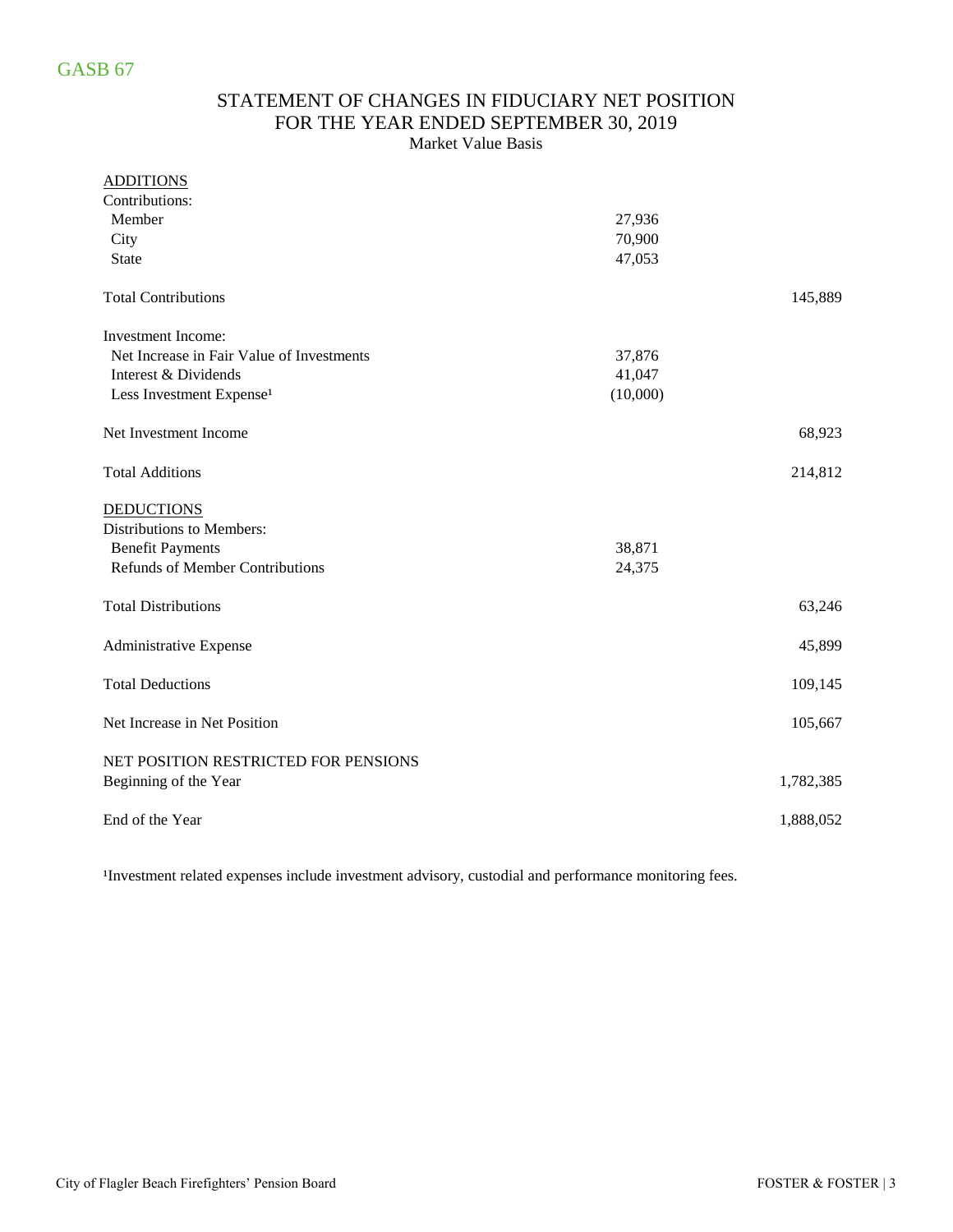### NOTES TO THE FINANCIAL STATEMENTS

(For the Year Ended September 30, 2019)

#### *Plan Administration*

The Plan is a single-employer defined benefit pension plan administered by the Plan's Board of Trustees comprised of:

- a. Two Commission appointees,
- b. Two Members of the Department elected by the membership, and
- c. Fifth Member elected by other 4 and appointed by Commission.

#### *Plan Membership as of October 1, 2018:*

| Inactive Plan Members or Beneficiaries Currently Receiving Benefits |    |
|---------------------------------------------------------------------|----|
| Inactive Plan Members Entitled to But Not Yet Receiving Benefits    |    |
| Active Plan Members                                                 | 20 |
|                                                                     |    |

#### *Benefits Provided*

The Plan provides retirement, termination, disability and death benefits.

A summary of the benefit provisions can be found in the October 1, 2018 Actuarial Valuation Report for the City of Flagler Beach Firefighters' Retirement System prepared by Foster & Foster Actuaries and Consultants.

Incorporated are the benefit changes for measurement date 09/30/2019 as noted under the Notes to Schedule of Changes in Net Pension Liability and Related Ratios.

#### *Contributions*

Member Contributions: 5.0% of Salary.

City and State Contributions: Remaining amount necessary to pay current costs and amortize past service cost, if any, as provided in Part VII in Chapter 112, Florida Statutes.

#### Investments

*Investment Policy:*

The following was the Board's adopted asset allocation policy as of September 30, 2019:

| <b>Asset Class</b>               | <b>Target Allocation</b> |
|----------------------------------|--------------------------|
| Domestic Equity                  | 50.0%                    |
| <b>International Equity</b>      | 15.0%                    |
| <b>Broad Market Fixed Income</b> | 35.0%                    |
| Total                            | 100.0%                   |

#### *Concentrations:*

The Plan did not hold investments in any one organization that represent 5 percent or more of the Pension Plan's Fiduciary Net Position.

#### *Rate of Return:*

For the year ended September 30, 2019, the annual money-weighted rate of return on Pension Plan investments, net of Pension Plan investment expense, was 3.82 percent.

The money-weighted rate of return expresses investment performance, net of investment expense, adjusted for the changing amounts actually invested.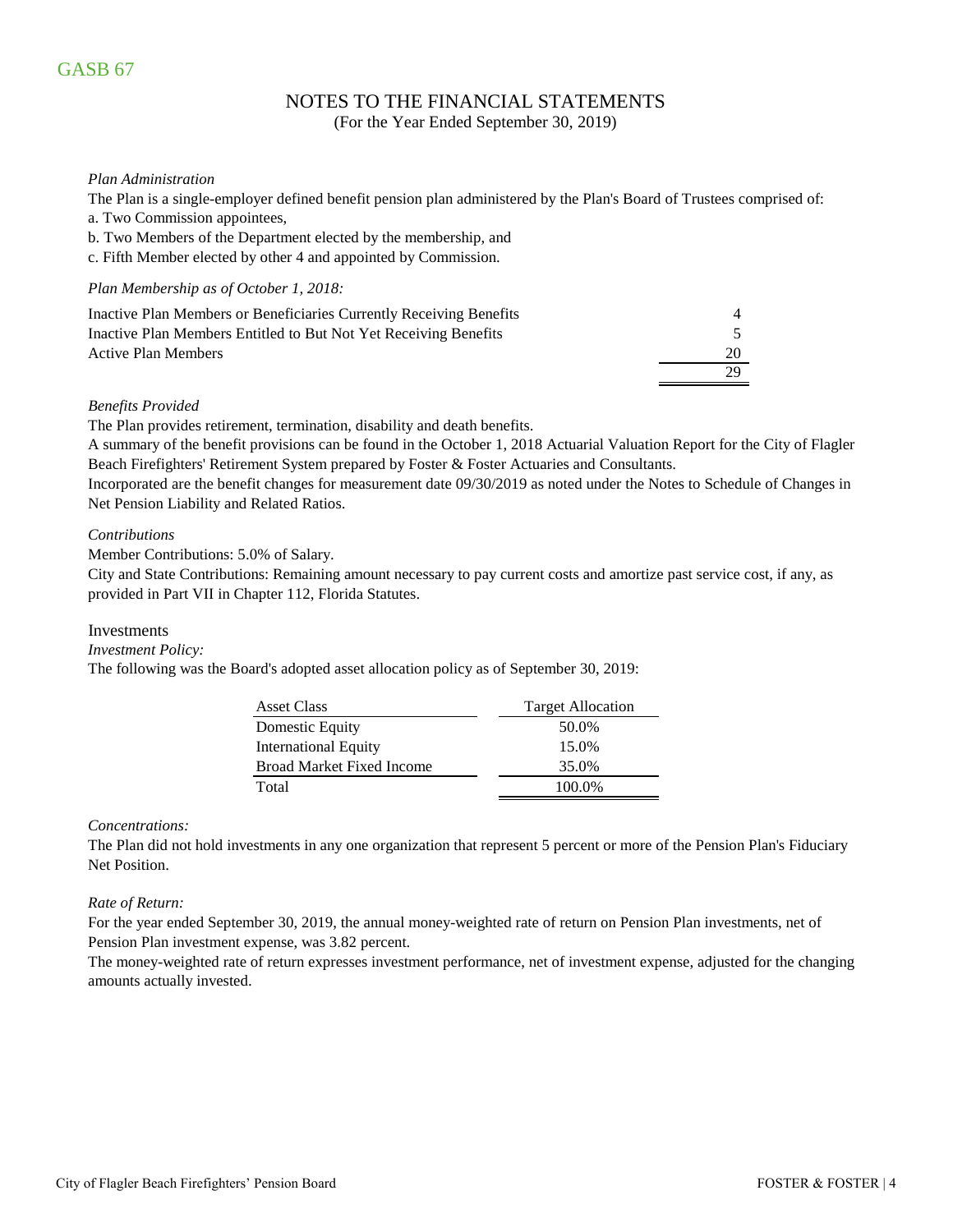### NET PENSION LIABILITY OF THE SPONSOR

The components of the Net Pension Liability of the Sponsor on September 30, 2019 were as follows:

| <b>Total Pension Liability</b>                                         | $\frac{\$}{1.357.925}$    |
|------------------------------------------------------------------------|---------------------------|
| <b>Plan Fiduciary Net Position</b>                                     | $\frac{1}{2}$ (1,888,052) |
| Sponsor's Net Pension Liability                                        | (530, 127)                |
| Plan Fiduciary Net Position as a percentage of Total Pension Liability | 139.04%                   |

#### *Actuarial Assumptions:*

The Total Pension Liability was determined by an actuarial valuation as of October 1, 2018 updated to September 30, 2019 using the following actuarial assumptions:

| Inflation                 | 2.50%         |
|---------------------------|---------------|
| <b>Salary Increases</b>   | Service based |
| Discount Rate             | 7.25%         |
| Investment Rate of Return | 7.25%         |

#### *Mortality Rate Healthy Active Lives:*

Female: RP2000 Generational, 100% Combined Healthy White Collar, Scale BB.

Male: RP2000 Generational, 10% Combined Healthy White Collar / 90% Combined Healthy Blue Collar, Scale BB.

*Mortality Rate Healthy Inactive Lives:*

Female: RP2000 Generational, 100% Annuitant White Collar, Scale BB.

Male: RP2000 Generational, 10% Annuitant White Collar / 90% Annuitant Blue Collar, Scale BB.

*Mortality Rate Disabled Lives:*

Female: 60% RP2000 Disabled Female set forward two years / 40% Annuitant White Collar with no setback, no projection scale. Male: 60% RP2000 Disabled Male setback four years / 40% Annuitant White Collar with no setback, no projection scale. The above assumption rates were mandated by Chapter 2015-157, Laws of Florida. This law mandates the use of the assumptions used in either of the two most recent valuations of the Florida Retirement System (FRS). The above rates are those outlined in Milliman's July 1, 2018 FRS valuation report for special risk employees. We feel this assumption sufficiently accommodates future mortality improvements.

The most recent actuarial experience study used to review the other significant assumptions was dated August 20, 2019.

The Long-Term Expected Rate of Return on Pension Plan investments can be determined using a building-block method in which best-estimate ranges of expected future real rates of return (expected returns, net of Pension Plan investment expenses and inflation) are developed for each major asset class.

For 2019, the inflation rate assumption of the investment advisor was 2.50%.

These ranges are combined to produce the Long-Term Expected Rate of Return by weighting the expected future real rates of return by the target asset allocation percentage and by adding expected inflation.

Best estimates of geometric real rates of return for each major asset class included in the Pension Plan's target asset allocation as of September 30, 2019 are summarized in the following table:

|                                  | Long Term Expected Real Rate of |
|----------------------------------|---------------------------------|
| Asset Class                      | Return                          |
| Domestic Equity                  | 7.50%                           |
| International Equity             | 8.50%                           |
| <b>Broad Market Fixed Income</b> | 2.50%                           |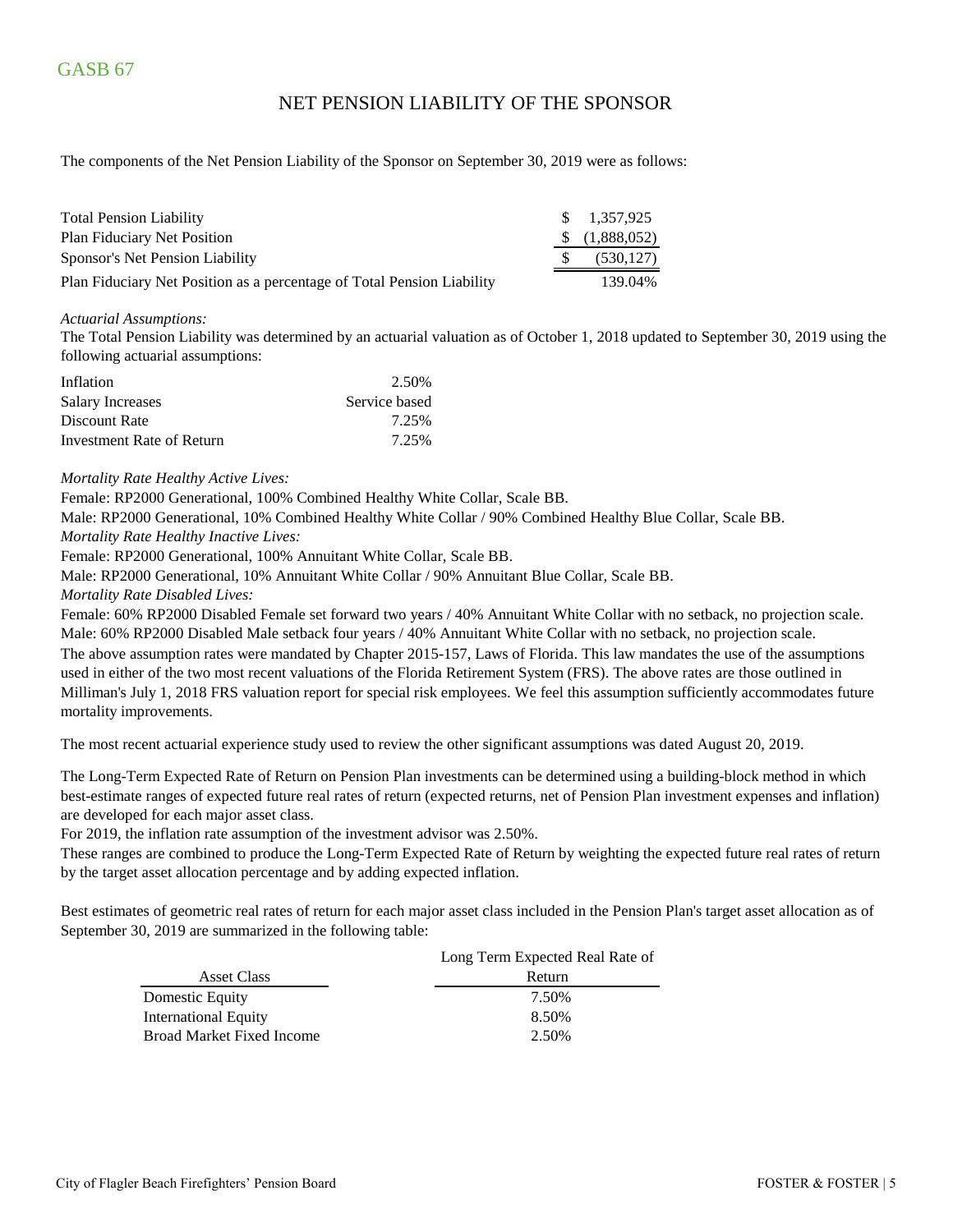#### Discount Rate:

The Discount Rate used to measure the Total Pension Liability was 7.25 percent.

The projection of cash flows used to determine the Discount Rate assumed that Plan Member contributions will be made at the current contribution rate and that Sponsor contributions will be made at rates equal to the difference between actuarially determined contribution rates and the Member rate. Based on those assumptions, the Pension Plan's Fiduciary Net Position was projected to be available to make all projected future benefit payments of current plan members. Therefore, the Long-Term Expected Rate of Return on Pension Plan investments was applied to all periods of projected benefit payments to determine the Total Pension Liability.

|                                 | Current      |  |       |                                           |              |  |  |
|---------------------------------|--------------|--|-------|-------------------------------------------|--------------|--|--|
|                                 | 1\% Decrease |  |       | Discount Rate                             | 1\% Increase |  |  |
|                                 | 6.25%        |  | 7.25% |                                           | 8.25%        |  |  |
| Sponsor's Net Pension Liability |              |  |       | $(308,504)$ \$ $(530,127)$ \$ $(707,951)$ |              |  |  |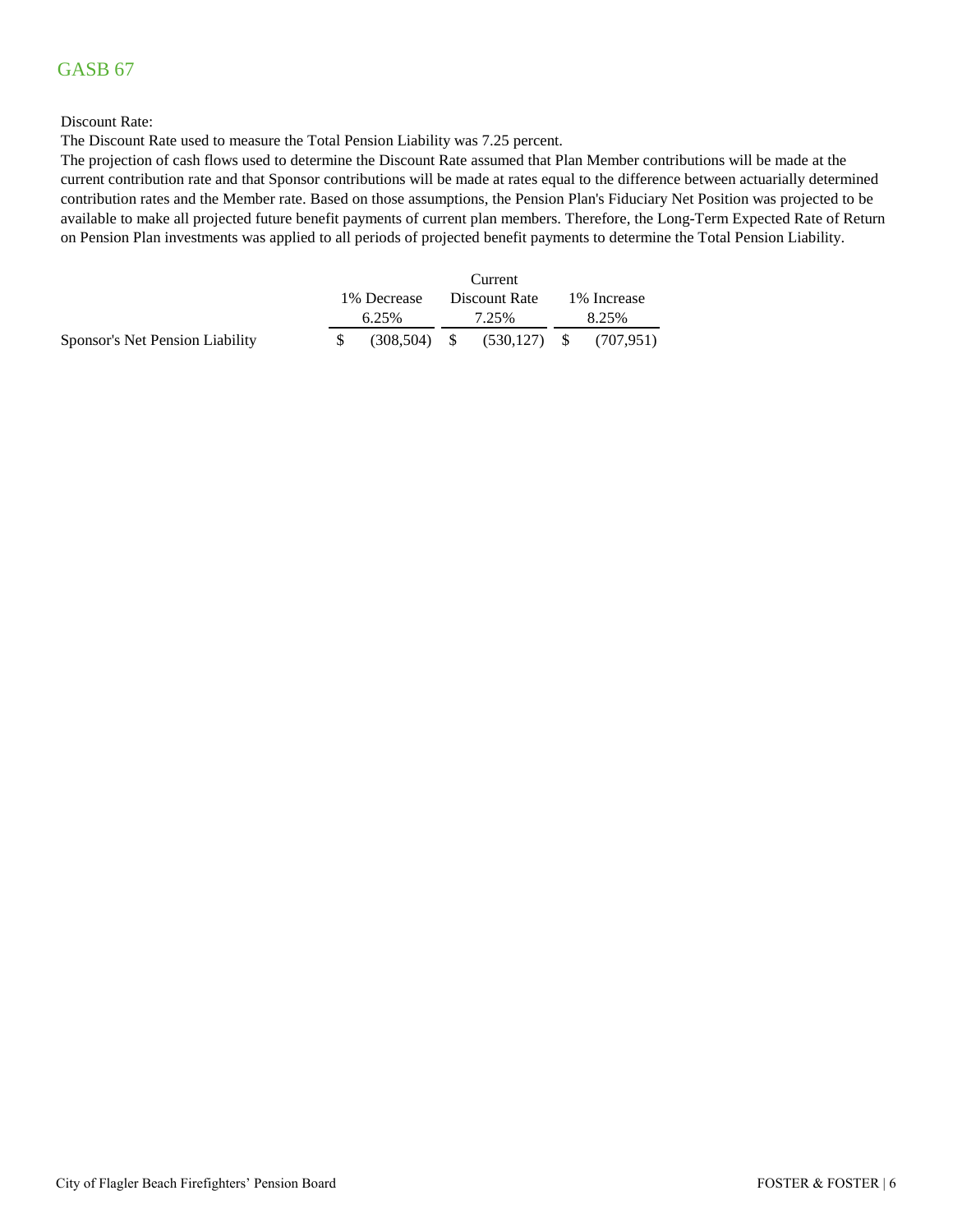# SCHEDULE OF CHANGES IN NET PENSION LIABILITY AND RELATED RATIOS Last 10 Fiscal Years

|                                                                            | 09/30/2019    |    | 09/30/2018 |    | 09/30/2017 |
|----------------------------------------------------------------------------|---------------|----|------------|----|------------|
| <b>Total Pension Liability</b>                                             |               |    |            |    |            |
| <b>Service Cost</b>                                                        | 129,855       |    | 129,752    |    | 82,884     |
| Interest                                                                   | 117,847       |    | 94,641     |    | 90,640     |
| Changes of benefit terms                                                   | (322)         |    |            |    |            |
| Differences between Expected and Actual Experience                         | (216, 635)    |    | 146,201    |    | (118, 194) |
| Changes of assumptions                                                     | (82,951)      |    |            |    |            |
| Benefit Payments, including Refunds of Employee Contributions              | (63, 246)     |    | (58, 679)  |    | (39, 022)  |
| Net Change in Total Pension Liability                                      | (115, 452)    |    | 311,915    |    | 16,308     |
| Total Pension Liability - Beginning                                        | 1,473,377     |    | 1,161,462  |    | 1,145,154  |
| Total Pension Liability - Ending (a)                                       | 1,357,925     | \$ | 1,473,377  | \$ | 1,161,462  |
| Plan Fiduciary Net Position                                                |               |    |            |    |            |
| Contributions - Employer                                                   | 70,900        |    | 86,628     |    | 83,554     |
| <b>Contributions - State</b>                                               | 47,053        |    | 43,677     |    | 31,857     |
| Contributions - Employee                                                   | 27,936        |    | 24,886     |    | 25,221     |
| Net Investment Income                                                      | 68,923        |    | 143,679    |    | 158,378    |
| Benefit Payments, including Refunds of Employee Contributions              | (63, 246)     |    | (58, 679)  |    | (39,022)   |
| <b>Administrative Expense</b>                                              | (45, 899)     |    | (36, 562)  |    | (35, 837)  |
| Net Change in Plan Fiduciary Net Position                                  | 105,667       |    | 203,629    |    | 224,151    |
| Plan Fiduciary Net Position - Beginning                                    | 1,782,385     |    | 1,578,756  |    | 1,354,605  |
| Plan Fiduciary Net Position - Ending (b)                                   | 1,888,052     | \$ | 1,782,385  | \$ | 1,578,756  |
| Net Pension Liability - Ending (a) - (b)                                   | (530, 127)    | S  | (309,008)  | -S | (417, 294) |
|                                                                            |               |    |            |    |            |
| Plan Fiduciary Net Position as a percentage of the Total Pension Liability | 139.04%       |    | 120.97%    |    | 135.93%    |
| Covered Payroll <sup>1</sup>                                               | \$<br>558,717 | \$ | 497,723    | \$ | 504,418    |
| Net Pension Liability as a percentage of Covered Payroll                   | -94.88%       |    | $-62.08%$  |    | $-82.73%$  |

### **Notes to Schedule:**

<sup>1</sup> The Covered Payroll numbers shown are in compliance with GASB 82.

#### *Changes in benefit terms:*

For measurement date 09/30/2019, amounts reported as changes of benefit terms resulted from the provisions of Chapter 112.1816, Florida Statutes. The Statutes state that, effective July 1, 2019, a death or disability (under the Plan's definition of total and permanent disability) for a Firefighter due to the diagnosis of cancer or circumstances that arise out of the treatment of cancer will be treated as duty-related.

#### *Changes of assumptions*

For measurement date 09/30/2019, as a result of an Experience Study dated August 20, 2019, the Board approved the following changes:

- The investment rate of return assumption was decreased from 7.50% to 7.25% per year compounded annually, net of investment related expenses.
- Updates to the future salary increase assumption.
- Updates to assumed rates of retirement.
- Updates to assumed rates of withdrawal.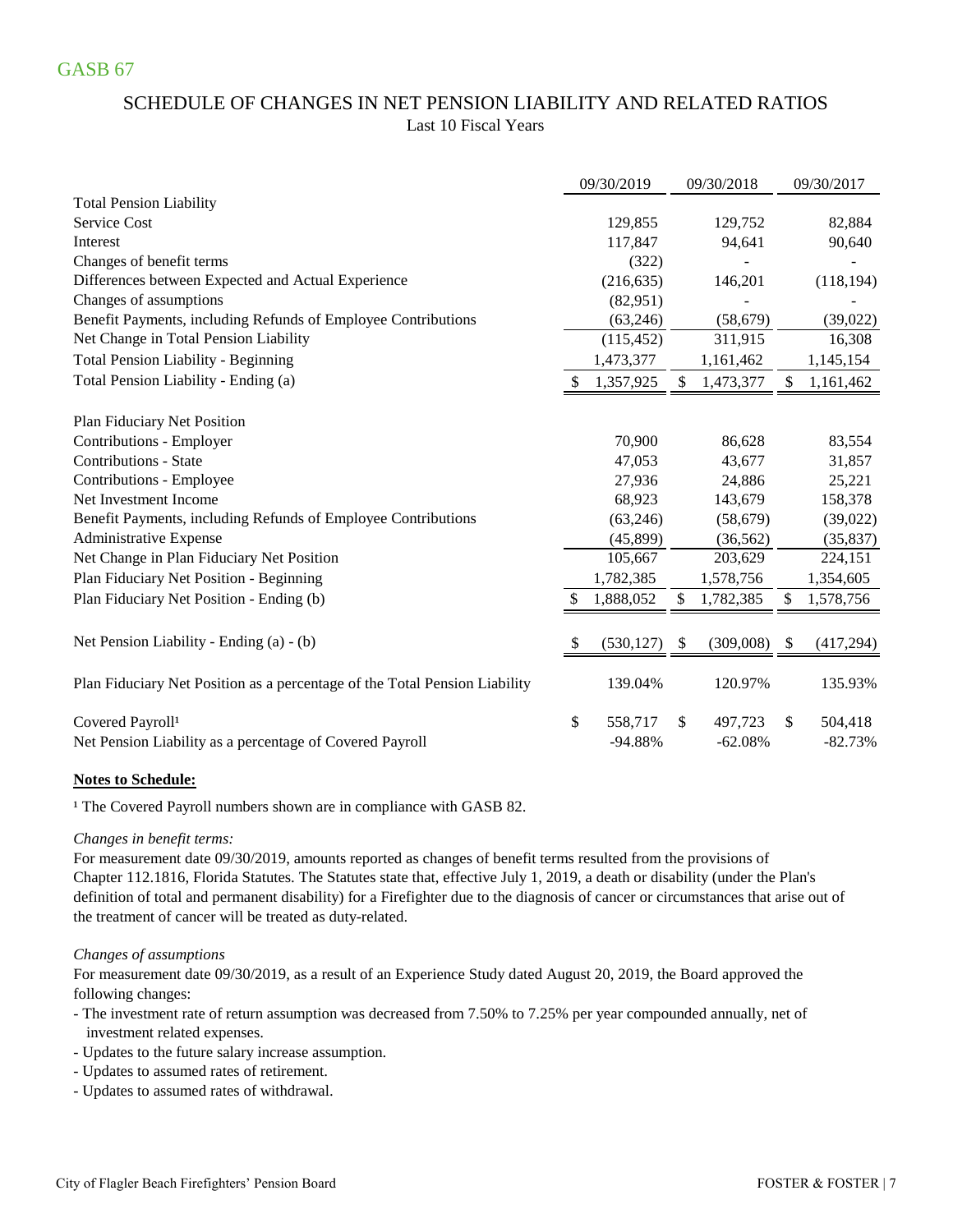# SCHEDULE OF CHANGES IN NET PENSION LIABILITY AND RELATED RATIOS Last 10 Fiscal Years

|                                                                            |    | 09/30/2016 | 09/30/2015       |               | 09/30/2014 |
|----------------------------------------------------------------------------|----|------------|------------------|---------------|------------|
| <b>Total Pension Liability</b>                                             |    |            |                  |               |            |
| <b>Service Cost</b>                                                        |    | 81,822     | 74,954           |               | 63,454     |
| Interest                                                                   |    | 77,035     | 69,702           |               | 63,195     |
| Changes of benefit terms                                                   |    |            |                  |               |            |
| Differences between Expected and Actual Experience                         |    | 16,460     | (1,875)          |               |            |
| Changes of assumptions                                                     |    | 50,710     |                  |               |            |
| Benefit Payments, including Refunds of Employee Contributions              |    | (52, 357)  | (51, 394)        |               | (51, 394)  |
| Net Change in Total Pension Liability                                      |    | 173,670    | 91,387           |               | 75,255     |
| <b>Total Pension Liability - Beginning</b>                                 |    | 971,484    | 880,097          |               | 804,842    |
| Total Pension Liability - Ending (a)                                       |    | 1,145,154  | \$<br>971,484    | \$            | 880,097    |
| Plan Fiduciary Net Position                                                |    |            |                  |               |            |
| Contributions - Employer                                                   |    | 2,978      | 12,764           |               | 24,723     |
| <b>Contributions - State</b>                                               |    | 35,714     | 62,074           |               | 50,517     |
| Contributions - Employee                                                   |    | 15,917     | 14,900           |               | 13,776     |
| Net Investment Income                                                      |    | 124,245    | (19, 545)        |               | 115,088    |
| Benefit Payments, including Refunds of Employee Contributions              |    | (52, 357)  | (51, 394)        |               | (51, 394)  |
| Administrative Expense                                                     |    | (36,875)   | (28, 497)        |               | (12, 148)  |
| Net Change in Plan Fiduciary Net Position                                  |    | 89,622     | (9,698)          |               | 140,562    |
| Plan Fiduciary Net Position - Beginning                                    |    | 1,264,983  | 1,274,681        |               | 1,134,119  |
| Plan Fiduciary Net Position - Ending (b)                                   |    | 1,354,605  | \$<br>1,264,983  | S             | 1,274,681  |
|                                                                            |    |            |                  |               |            |
| Net Pension Liability - Ending (a) - (b)                                   | S  | (209, 451) | \$<br>(293, 499) | <sup>\$</sup> | (394, 584) |
|                                                                            |    |            |                  |               |            |
| Plan Fiduciary Net Position as a percentage of the Total Pension Liability |    | 118.29%    | 130.21%          |               | 144.83%    |
| Covered Payroll <sup>1</sup>                                               | \$ | 318,345    | \$<br>297,990    | \$            | 275,505    |
| Net Pension Liability as a percentage of Covered Payroll                   |    | $-65.79%$  | $-98.49%$        |               | $-143.22%$ |

#### **Notes to Schedule:**

<sup>1</sup> The Covered Payroll numbers shown are in compliance with GASB 82.

#### *Changes of assumptions:*

changed to the assumptions used by the Florida Retirement System for special risk employees. For measurement date 09/30/2016, as a result of Chapter 2015-157, Laws of Florida, the assumed rates of mortality were

Plan's investment consultant. The inflation assumption rate was lowered from 3.00% to 2.50%, matching the long-term inflation assumption utilized by the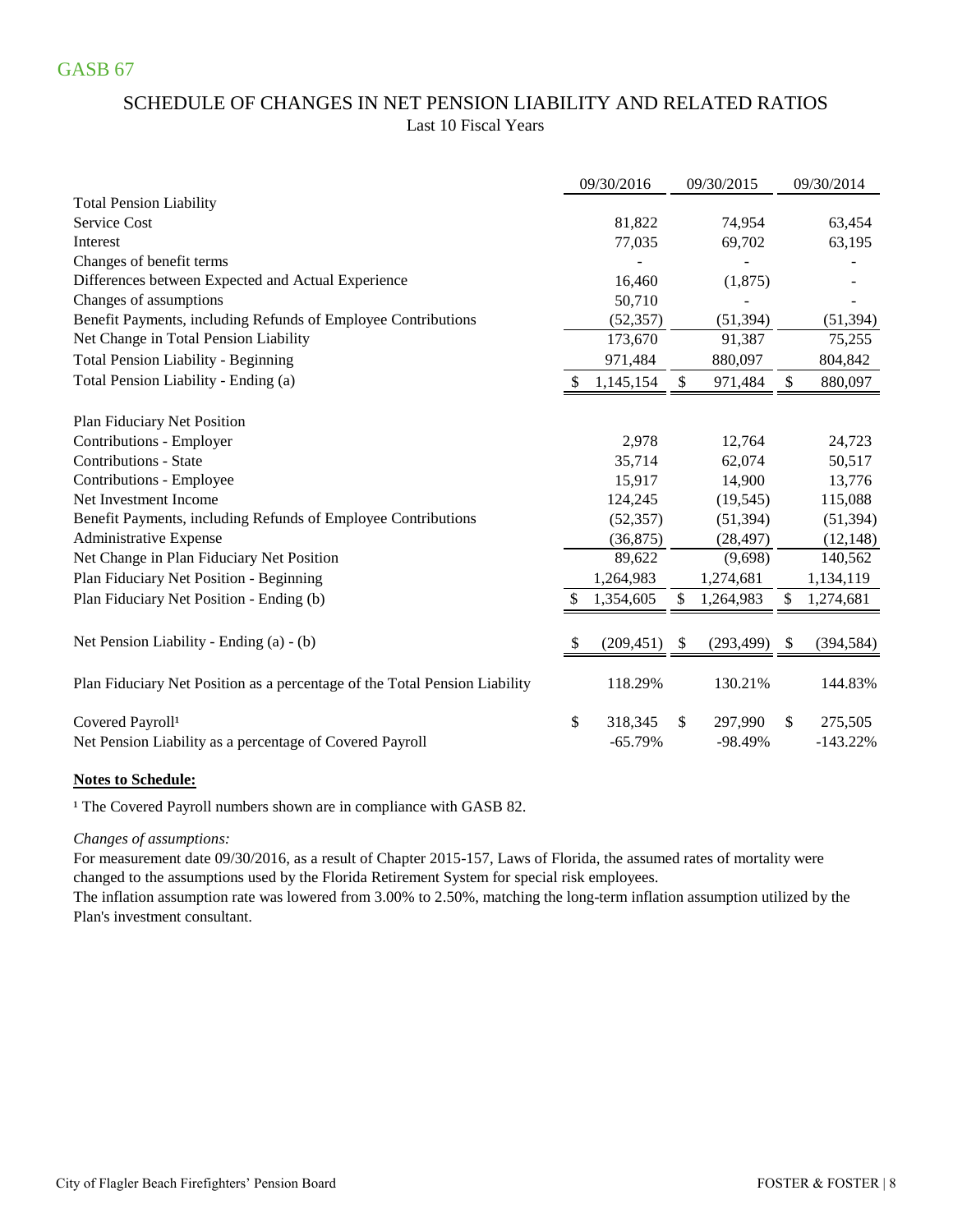# SCHEDULE OF CONTRIBUTIONS

### Last 10 Fiscal Years

|                          |              |             |               | Contributions   |               |                          |               |                 |  |          |                      |         |
|--------------------------|--------------|-------------|---------------|-----------------|---------------|--------------------------|---------------|-----------------|--|----------|----------------------|---------|
|                          |              |             |               | in relation to  |               |                          |               | Contributions   |  |          |                      |         |
|                          |              | Actuarially |               | the Actuarially |               | Contribution             |               | as a percentage |  |          |                      |         |
|                          |              | Determined  |               | Determined      |               | Deficiency               | Covered       | of Covered      |  |          |                      |         |
| <b>Fiscal Year Ended</b> | Contribution |             | Contributions |                 |               |                          |               |                 |  | (Excess) | Payroll <sup>1</sup> | Payroll |
| 09/30/2019               | \$           | 123.253     | S             | 117.953         | <sup>\$</sup> | 5,300                    | \$<br>558.717 | 21.11%          |  |          |                      |         |
| 09/30/2018               | \$           | 120,300     | \$            | 130,305         | \$            | (10,005)                 | \$<br>497,723 | 26.18%          |  |          |                      |         |
| 09/30/2017               | \$           | 115,411     | \$            | 115,411         | \$            | $\overline{\phantom{0}}$ | \$<br>504,418 | 22.88%          |  |          |                      |         |
| 09/30/2016               | \$           | 45,588      | S             | 38,692          | \$            | 6,896                    | \$<br>318,345 | 12.15%          |  |          |                      |         |
| 09/30/2015               | \$           | 67,942      | \$            | 74,838          | \$            | (6,896)                  | \$<br>297,990 | 25.11%          |  |          |                      |         |
| 09/30/2014               | \$           | 75,240      | \$            | 75,240          | \$            |                          | \$<br>275.505 | 27.31%          |  |          |                      |         |

<sup>1</sup> The Covered Payroll numbers shown are in compliance with GASB 82.

Notes to Schedule

Valuation Date: 10/01/2017

Actuarially determined contribution rates are calculated as of October 1, two years prior to the end of the fiscal year in which contributions are reported.

Methods and assumptions used to determine contribution rates:

| <b>Mortality Rate:</b> | Healthy Active Lives:<br>Female: RP2000 Generational, 100% Combined Healthy White Collar, Scale BB<br>Male: RP2000 Generational, 10% Combined Healthy White Collar / 90%<br>Combined Healthy Blue Collar, Scale BB.<br><b>Healthy Inactive Lives:</b><br>Female: RP2000 Generational, 100% Annuitant White Collar, Scale BB.<br>Male: RP2000 Generational, 10% Annuitant White Collar / 90% Annuitant Blue<br>Collar, Scale BB.<br>Disabled Lives:<br>Female: 60% RP2000 Disabled Female set forward two years / 40% Annuitant<br>White Collar with no setback, no projection scale.<br>Male: 60% RP2000 Disabled Male setback four years / 40% Annuitant White Collar<br>with no setback, no projection scale. |
|------------------------|-----------------------------------------------------------------------------------------------------------------------------------------------------------------------------------------------------------------------------------------------------------------------------------------------------------------------------------------------------------------------------------------------------------------------------------------------------------------------------------------------------------------------------------------------------------------------------------------------------------------------------------------------------------------------------------------------------------------|
|                        | The assumed rates of mortality were mandated by Chapter 2015-157, Laws of<br>Florida. This law mandates the use of the assumptions used in either of the two most<br>recent valuations of the Florida Retirement System (FRS). The above rates are those<br>outlined in Milliman's July 1, 2016 FRS actuarial valuation report for special risk<br>employees. We feel this assumption sufficiently accommodates future mortality<br>improvements.                                                                                                                                                                                                                                                               |
| <b>Interest Rate:</b>  | 7.5% per year compounded annually, net of investment related expenses. This is<br>supported by the target asset class allocation of the trust and the expected long-term<br>return by asset class.                                                                                                                                                                                                                                                                                                                                                                                                                                                                                                              |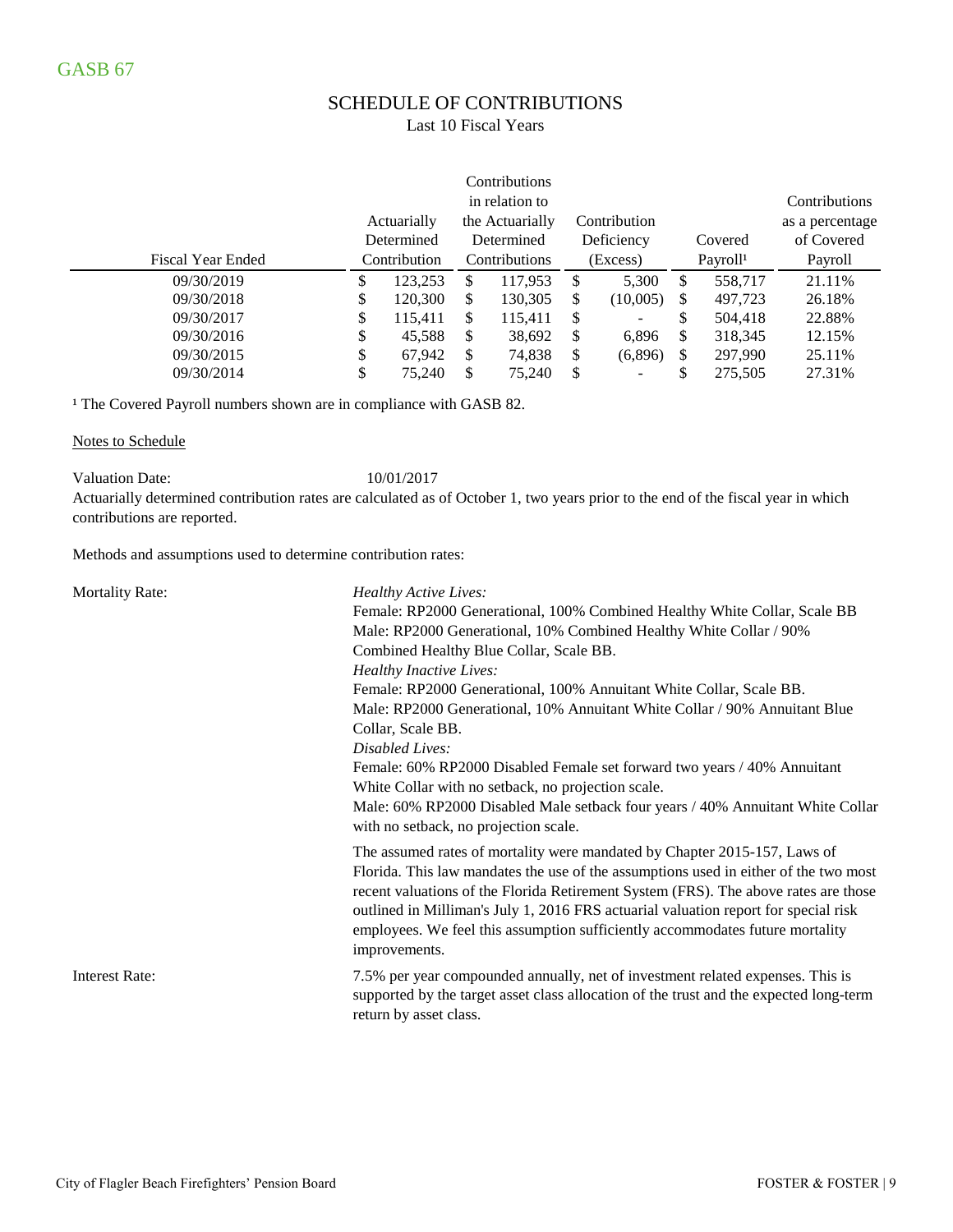| Retirement Age:               |                                  | Number of Years after First Eligibility for                                                                                                                              |                                                                                    |  |  |  |  |
|-------------------------------|----------------------------------|--------------------------------------------------------------------------------------------------------------------------------------------------------------------------|------------------------------------------------------------------------------------|--|--|--|--|
|                               |                                  | Normal Retirement                                                                                                                                                        | Probability of Retirement                                                          |  |  |  |  |
|                               |                                  | 0                                                                                                                                                                        | 20%                                                                                |  |  |  |  |
|                               |                                  | $1-4$                                                                                                                                                                    | 5%                                                                                 |  |  |  |  |
|                               |                                  | 5 or more                                                                                                                                                                | 100%                                                                               |  |  |  |  |
|                               |                                  |                                                                                                                                                                          | These rates are based on the results of an experience study issued April 22, 2013. |  |  |  |  |
| Early Retirement:             |                                  |                                                                                                                                                                          | Commencing with the earliest Early Retirement Age (age 50 with 10 years of         |  |  |  |  |
|                               |                                  |                                                                                                                                                                          | Credited Service), members are assumed to retire with an immediate subsidized      |  |  |  |  |
|                               |                                  | experience study issued April 22, 2013.                                                                                                                                  | benefit at the rate of 5% per year. These rates are based on the results of an     |  |  |  |  |
| Disability Rate:              |                                  | See table below. It is assumed that 75% of disablements and active Member deaths<br>are service related. These rates are consistent with rates used in other fire plans. |                                                                                    |  |  |  |  |
| <b>Termination Rate:</b>      | April 22, 2013.                  | 5.0% for all ages. These rates are based on the results of an experience study issued                                                                                    |                                                                                    |  |  |  |  |
| <b>Salary Increases:</b>      |                                  | 7.5% per year until the assumed retirement age. This assumption is based on the<br>results of an experience study issued April 22, 2013.                                 |                                                                                    |  |  |  |  |
| Payroll Growth:               | $N/A$ .                          |                                                                                                                                                                          |                                                                                    |  |  |  |  |
| Asset Method:                 |                                  | Fair Market Value, net of investment-related expenses.                                                                                                                   |                                                                                    |  |  |  |  |
| Funding Method:               | Aggregate Actuarial Cost Method. |                                                                                                                                                                          |                                                                                    |  |  |  |  |
| <b>Disability Rate Table:</b> |                                  | % Becoming Disabled During                                                                                                                                               |                                                                                    |  |  |  |  |
|                               | Age                              | the Year                                                                                                                                                                 |                                                                                    |  |  |  |  |
|                               | 20                               | 0.03%                                                                                                                                                                    |                                                                                    |  |  |  |  |
|                               | 30                               | 0.04%                                                                                                                                                                    |                                                                                    |  |  |  |  |
|                               | 40                               | 0.07%                                                                                                                                                                    |                                                                                    |  |  |  |  |

50 0.18%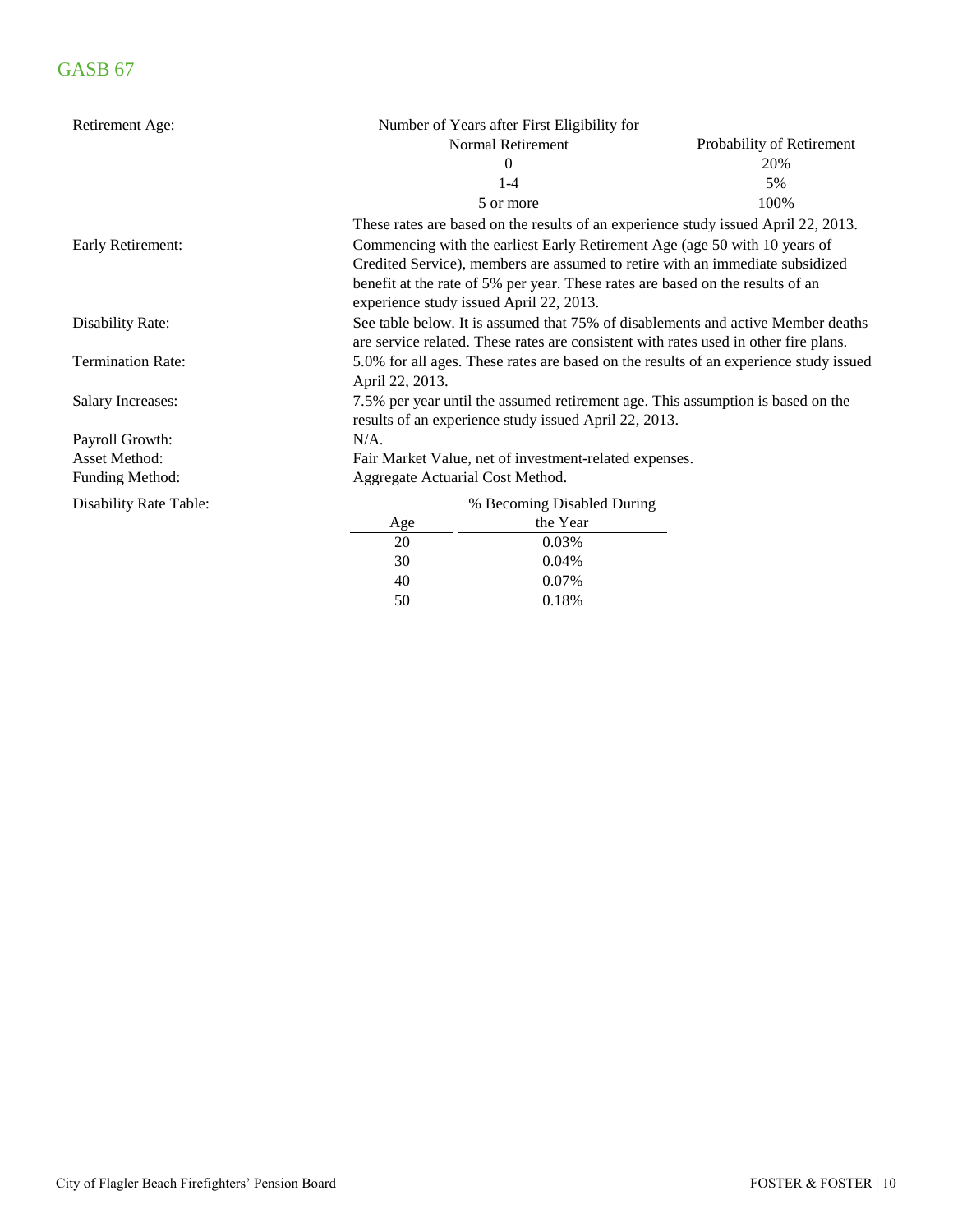### SCHEDULE OF INVESTMENT RETURNS Last 10 Fiscal Years

| <b>Fiscal Year Ended</b> | Annual Money-Weighted Rate of Return<br>Net of Investment Expense |
|--------------------------|-------------------------------------------------------------------|
| 09/30/2019               | 3.82%                                                             |
| 09/30/2018               | 9.27%                                                             |
| 09/30/2017               | 11.83%                                                            |
| 09/30/2016               | 10.10%                                                            |
| 09/30/2015               | $-1.52%$                                                          |
| 09/30/2014               | 9.98%                                                             |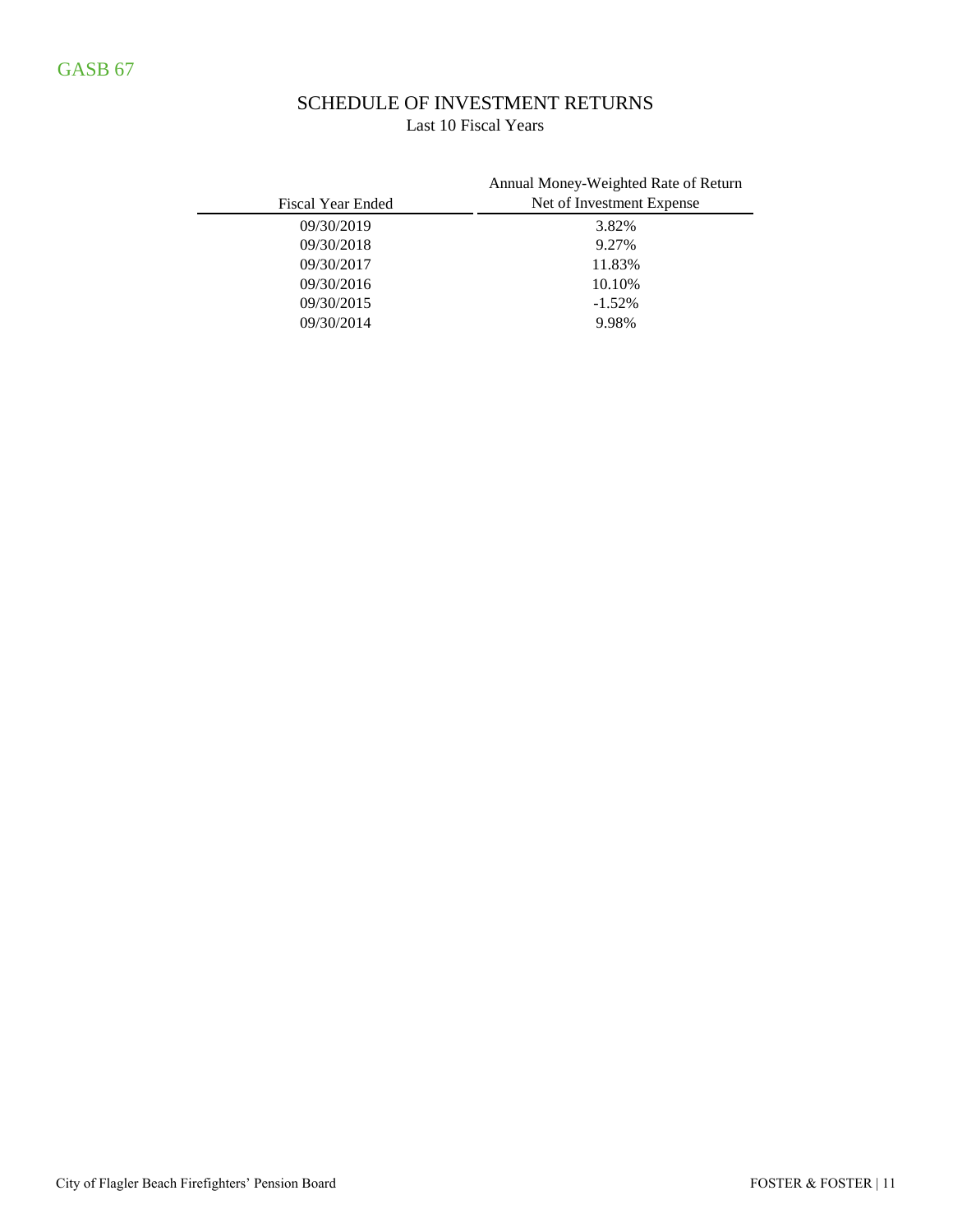### NOTES TO THE FINANCIAL STATEMENTS

(For the Year Ended September 30, 2020)

### *Plan Description*

The Plan is a single-employer defined benefit pension plan administered by the Plan's Board of Trustees comprised of:

- a. Two Commission appointees,
- b. Two Members of the Department elected by the membership, and
- c. Fifth Member elected by other 4 and appointed by Commission.

Employees who are classified as full-time or volunteer Firefighters shall participate in the System as a condition of employment.

#### *Plan Membership as of October 1, 2018:*

| Inactive Plan Members or Beneficiaries Currently Receiving Benefits |    |
|---------------------------------------------------------------------|----|
| Inactive Plan Members Entitled to But Not Yet Receiving Benefits    |    |
| Active Plan Members                                                 | 20 |
|                                                                     | 29 |

### *Benefits Provided*

The Plan provides retirement, termination, disability and death benefits.

A summary of the benefit provisions can be found in the October 1, 2018 Actuarial Valuation Report for the City of Flagler Beach Firefighters' Retirement System prepared by Foster & Foster Actuaries and Consultants.

Incorporated are the benefit changes for measurement date 09/30/2019 as noted under the Notes to Schedule of Changes in Net Pension Liability and Related Ratios.

#### *Contributions*

Member Contributions: 5.0% of Salary.

City and State Contributions: Remaining amount necessary to pay current costs and amortize past service cost, if any, as provided in Part VII in Chapter 112, Florida Statutes.

#### Net Pension Liability

The measurement date is September 30, 2019. The measurement period for the pension expense was October 1, 2018 to September 30, 2019. The reporting period is October 1, 2019 through September 30, 2020.

The Sponsor's Net Pension Liability was measured as of September 30, 2019. The Total Pension Liability used to calculate the Net Pension Liability was determined as of that date.

#### *Actuarial Assumptions:*

The Total Pension Liability was determined by an actuarial valuation as of October 1, 2018 updated to September 30, 2019 using the following actuarial assumptions:

| Inflation                 | 2.50%         |
|---------------------------|---------------|
| Salary Increases          | Service based |
| Discount Rate             | 7.25%         |
| Investment Rate of Return | 7.25%         |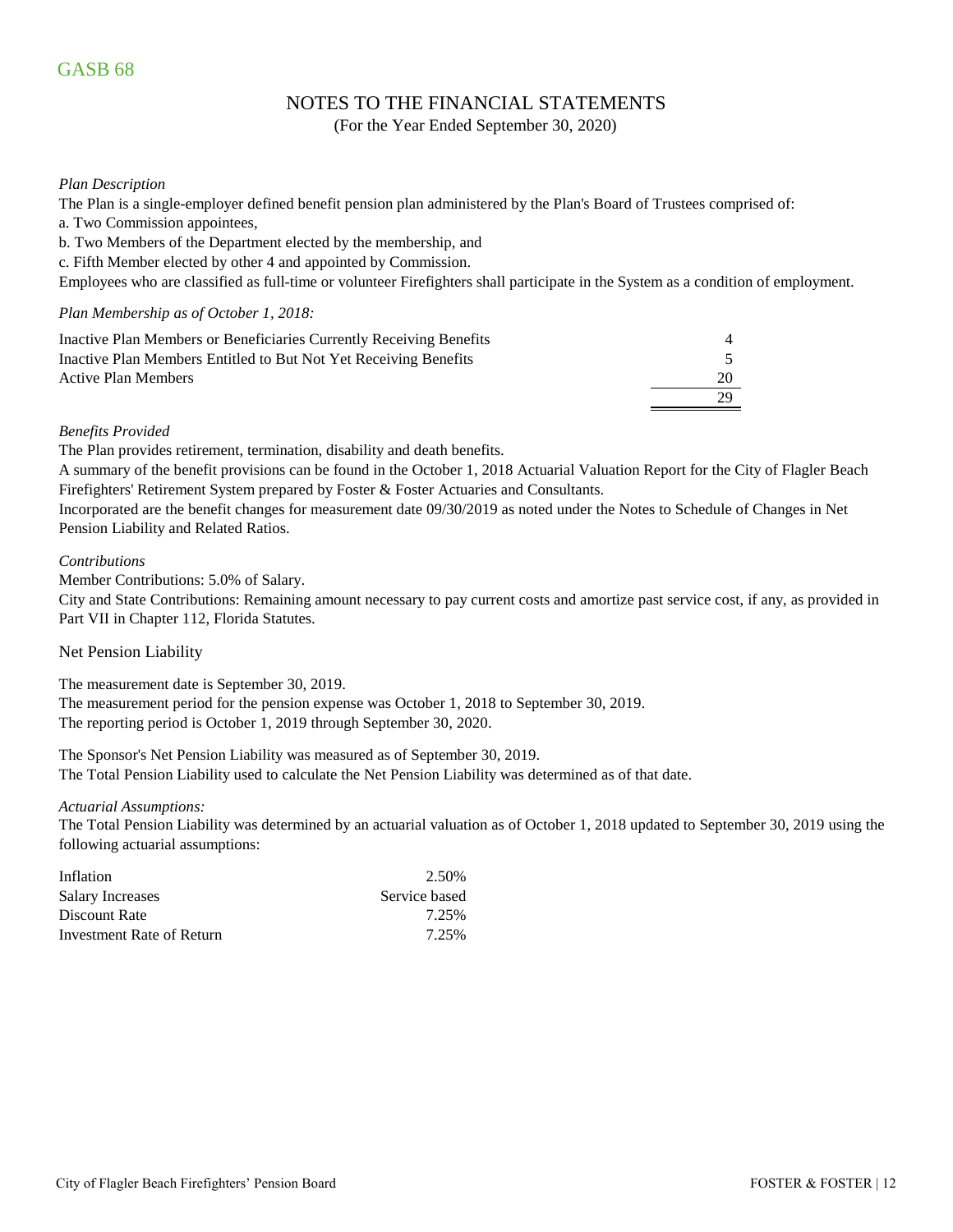*Mortality Rate Healthy Active Lives:*

Female: RP2000 Generational, 100% Combined Healthy White Collar, Scale BB.

Male: RP2000 Generational, 10% Combined Healthy White Collar / 90% Combined Healthy Blue Collar, Scale BB. *Mortality Rate Healthy Inactive Lives:*

Female: RP2000 Generational, 100% Annuitant White Collar, Scale BB.

Male: RP2000 Generational, 10% Annuitant White Collar / 90% Annuitant Blue Collar, Scale BB.

*Mortality Rate Disabled Lives:*

The above assumption rates were mandated by Chapter 2015-157, Laws of Florida. This law mandates the use of the assumptions used in either of the two most recent valuations of the Florida Retirement System (FRS). The above rates are those outlined in Milliman's July 1, 2018 FRS valuation report for special risk employees. We feel this assumption sufficiently accommodates future mortality improvements. Female: 60% RP2000 Disabled Female set forward two years / 40% Annuitant White Collar with no setback, no projection scale. Male: 60% RP2000 Disabled Male setback four years / 40% Annuitant White Collar with no setback, no projection scale.

The most recent actuarial experience study used to review the other significant assumptions was dated August 20, 2019.

The Long-Term Expected Rate of Return on Pension Plan investments can be determined using a building-block method in which best-estimate ranges of expected future real rates of return (expected returns, net of Pension Plan investment expenses and inflation) are developed for each major asset class.

For 2019, the inflation rate assumption of the investment advisor was 2.50%.

These ranges are combined to produce the Long-Term Expected Rate of Return by weighting the expected future real rates of return by the target asset allocation percentage and by adding expected inflation.

Best estimates of geometric real rates of return for each major asset class included in the Pension Plan's target asset allocation as of September 30, 2019 are summarized in the following table:

|                                  |                          | Long Term Expected         |
|----------------------------------|--------------------------|----------------------------|
| Asset Class                      | <b>Target Allocation</b> | <b>Real Rate of Return</b> |
| Domestic Equity                  | 50.0%                    | 7.50%                      |
| International Equity             | 15.0%                    | 8.50%                      |
| <b>Broad Market Fixed Income</b> | 35.0%                    | 2.50%                      |
| Total                            | 100.0%                   |                            |

Discount Rate:

The Discount Rate used to measure the Total Pension Liability was 7.25 percent.

The projection of cash flows used to determine the Discount Rate assumed that Plan Member contributions will be made at the current contribution rate and that Sponsor contributions will be made at rates equal to the difference between actuarially determined contribution rates and the Member rate. Based on those assumptions, the Pension Plan's Fiduciary Net Position was projected to be available to make all projected future benefit payments of current plan members. Therefore, the Long-Term Expected Rate of Return on Pension Plan investments was applied to all periods of projected benefit payments to determine the Total Pension Liability.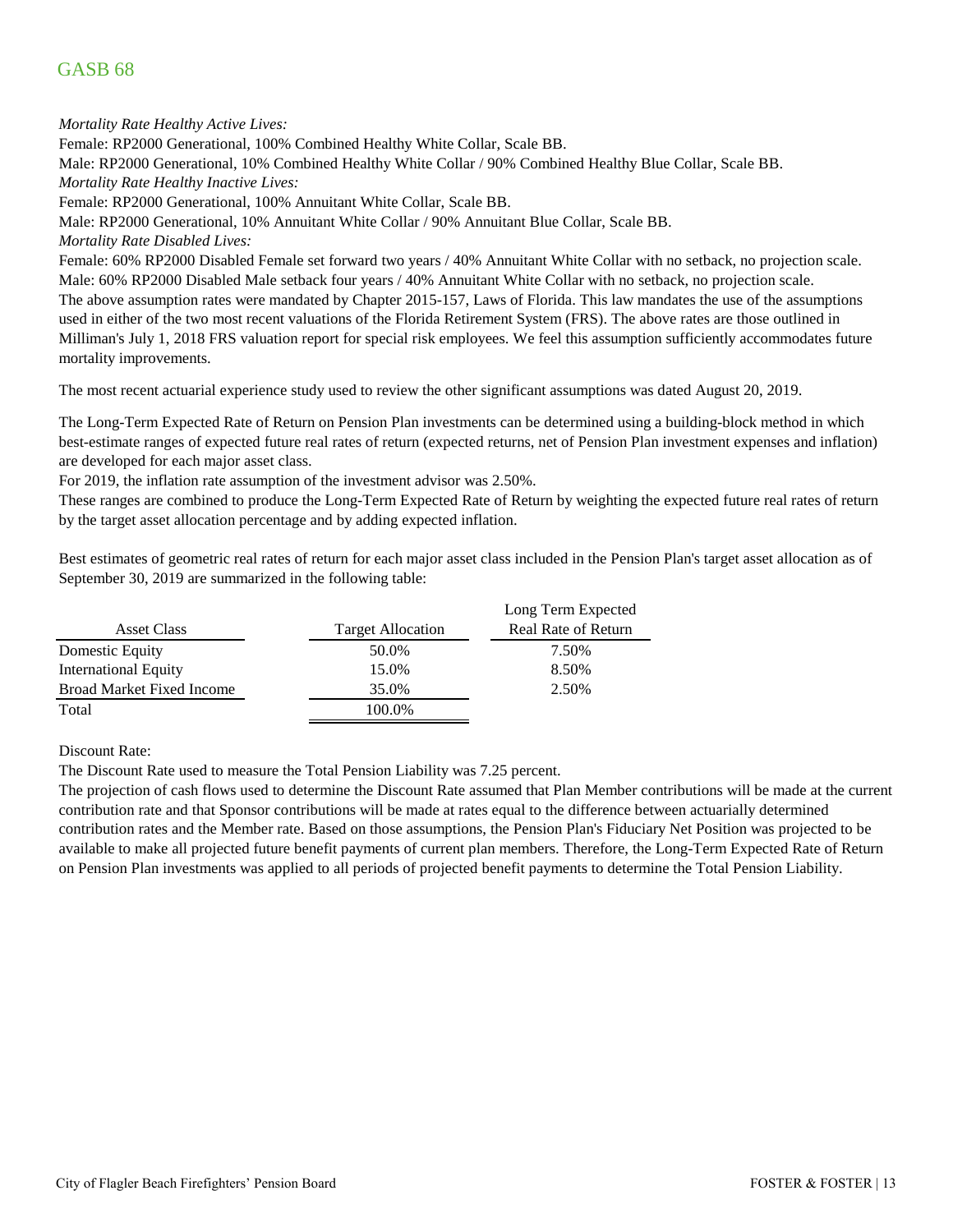# CHANGES IN NET PENSION LIABILITY

|                                                               | Increase (Decrease)  |            |                     |           |     |             |
|---------------------------------------------------------------|----------------------|------------|---------------------|-----------|-----|-------------|
|                                                               | <b>Total Pension</b> |            | Plan Fiduciary      |           |     | Net Pension |
|                                                               |                      | Liability  | <b>Net Position</b> |           |     | Liability   |
|                                                               |                      | (a)        |                     | (b)       |     | $(a)-(b)$   |
| Reporting Period Ending September 30, 2019                    | \$                   | 1,473,377  | \$.                 | 1,782,385 | \$. | (309,008)   |
| Changes for a Year:                                           |                      |            |                     |           |     |             |
| <b>Service Cost</b>                                           |                      | 129,855    |                     |           |     | 129,855     |
| Interest                                                      |                      | 117,847    |                     |           |     | 117,847     |
| Differences between Expected and Actual Experience            |                      | (216, 635) |                     |           |     | (216, 635)  |
| Changes of assumptions                                        |                      | (82,951)   |                     |           |     | (82,951)    |
| Changes of benefit terms                                      |                      | (322)      |                     |           |     | (322)       |
| Contributions - Employer                                      |                      |            |                     | 70,900    |     | (70,900)    |
| Contributions - State                                         |                      |            |                     | 47,053    |     | (47, 053)   |
| Contributions - Employee                                      |                      |            |                     | 27,936    |     | (27, 936)   |
| Net Investment Income                                         |                      |            |                     | 68,923    |     | (68, 923)   |
| Benefit Payments, including Refunds of Employee Contributions |                      | (63,246)   |                     | (63,246)  |     |             |
| Administrative Expense                                        |                      |            |                     | (45,899)  |     | 45,899      |
| Net Changes                                                   |                      | (115, 452) |                     | 105,667   |     | (221, 119)  |
| Reporting Period Ending September 30, 2020                    |                      | 1,357,925  |                     | 1,888,052 |     | (530, 127)  |

*Sensitivity of the Net Pension Liability to changes in the Discount Rate.*

|                                 | <b>Current Discount</b> |                |      |                |  |              |
|---------------------------------|-------------------------|----------------|------|----------------|--|--------------|
|                                 | 1% Decrease             |                | Rate |                |  | 1\% Increase |
|                                 |                         | 6.25%          |      | 7.25%          |  | 8.25%        |
| Sponsor's Net Pension Liability |                         | $(308.504)$ \$ |      | $(530.127)$ \$ |  | (707, 951)   |

*Pension Plan Fiduciary Net Position.* 

Detailed information about the pension Plan's Fiduciary Net Position is available in a separately issued Plan financial report.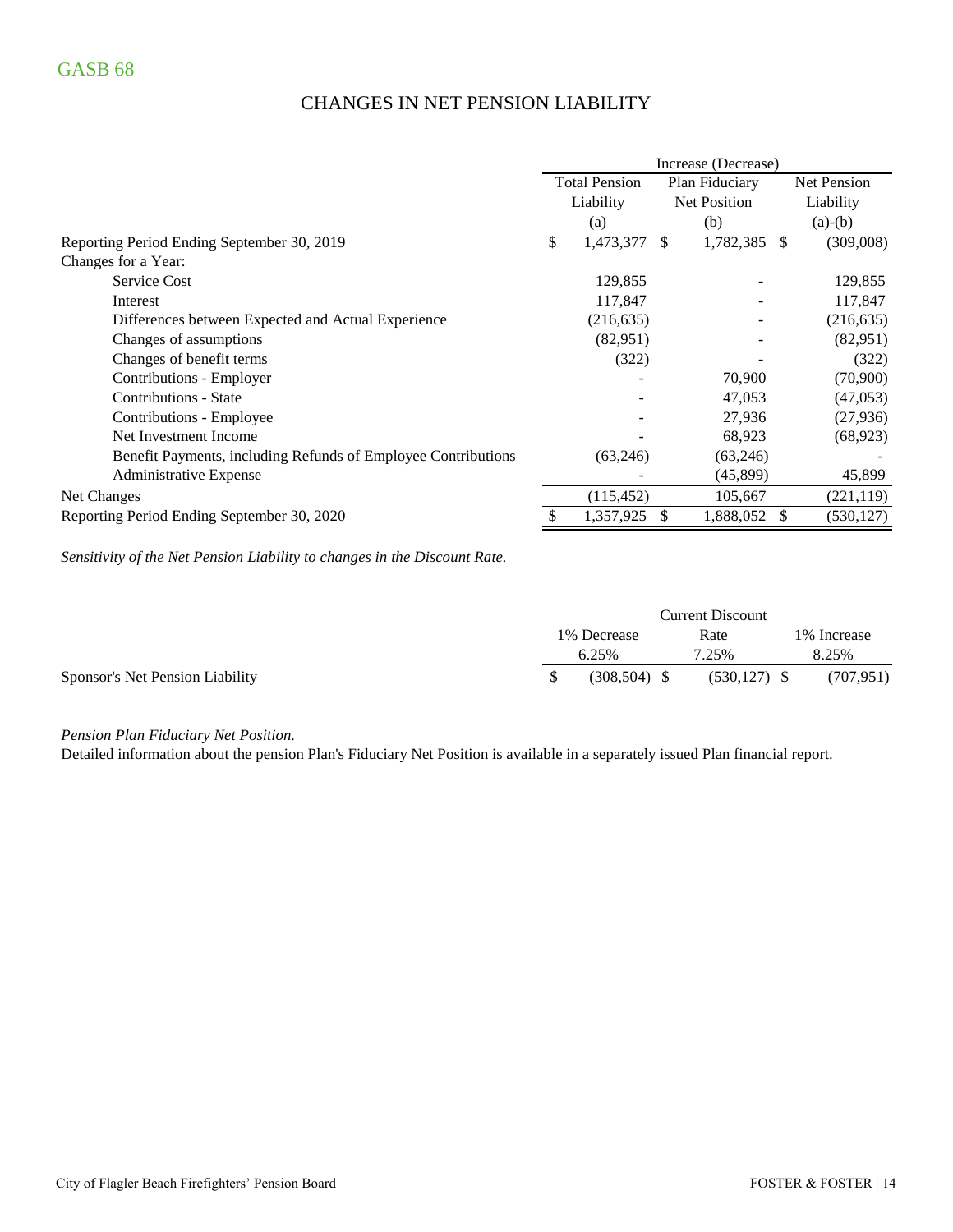### FINAL PENSION EXPENSE AND DEFERRED OUTFLOWS OF RESOURCES AND DEFERRED INFLOWS OF RESOURCES RELATED TO PENSIONS FISCAL YEAR SEPTEMBER 30, 2019

For the year ended September 30, 2019, the Sponsor has recognized a Pension Expense of \$122,800. On September 30, 2019, the Sponsor reported Deferred Outflows of Resources and Deferred Inflows of Resources related to pensions from the following sources:

|                                                                                  | Deferred<br>Outflows of<br>Resources | Deferred<br>Inflows of<br>Resources |
|----------------------------------------------------------------------------------|--------------------------------------|-------------------------------------|
|                                                                                  |                                      |                                     |
| Differences between Expected and Actual Experience                               | 140.934                              | 95,679                              |
| Changes of assumptions                                                           | 33,805                               |                                     |
| Net difference between Projected and Actual Earnings on Pension Plan investments |                                      | 40,174                              |
| Employer and State contributions subsequent to the measurement date              | 117,953                              |                                     |
| Total                                                                            | 292.692                              | 135.853                             |

The outcome of the Deferred Outflows of resources related to pensions resulting from Employer and State contributions subsequent to the measurement date has been recognized as a reduction of the Net Pension Liability in the year ended September 30, 2019.

Other amounts reported as Deferred Outflows of Resources and Deferred Inflows of Resources related to pensions will be recognized in Pension Expense as follows:

| Year ended September 30: |    |         |
|--------------------------|----|---------|
| 2020                     | S  | 13,204  |
| 2021                     | \$ | (9,901) |
| 2022                     | \$ | (3,767) |
| 2023                     | \$ | 7,096   |
| 2024                     | \$ | 11,701  |
| Thereafter               | \$ | 20,553  |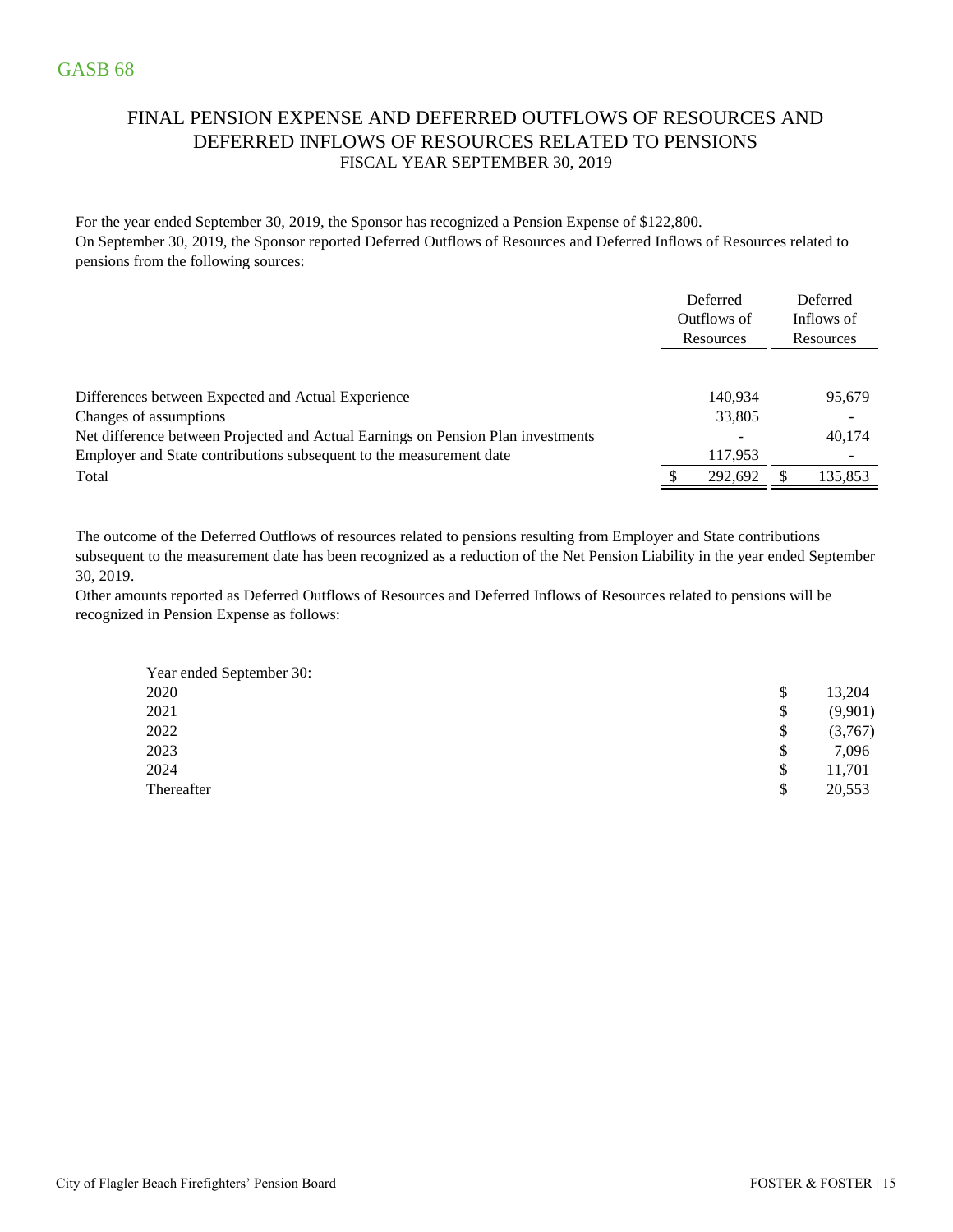### PRELIMINARY PENSION EXPENSE AND DEFERRED OUTFLOWS OF RESOURCES AND DEFERRED INFLOWS OF RESOURCES RELATED TO PENSIONS FISCAL YEAR SEPTEMBER 30, 2020

For the year ended September 30, 2020, the Sponsor will recognize a Pension Expense of \$96,798. On September 30, 2020, the Sponsor reported Deferred Outflows of Resources and Deferred Inflows of Resources related to pensions from the following sources:

|                                                                                  | Deferred    | Deferred                 |
|----------------------------------------------------------------------------------|-------------|--------------------------|
|                                                                                  | Outflows of | Inflows of               |
|                                                                                  | Resources   | Resources                |
|                                                                                  |             |                          |
| Differences between Expected and Actual Experience                               | 122,860     | 256,981                  |
| Changes of assumptions                                                           | 28,170      | 66,360                   |
| Net difference between Projected and Actual Earnings on Pension Plan investments | 11,233      |                          |
| Employer and State contributions subsequent to the measurement date              | <b>TBD</b>  | $\overline{\phantom{0}}$ |
| Total                                                                            | <b>TBD</b>  | 323.341                  |

Other amounts reported as Deferred Outflows of Resources and Deferred Inflows of Resources related to pensions will be recognized in Pension Expense as follows: The outcome of the Deferred Outflows of resources related to pensions resulting from Employer and State contributions subsequent to the measurement date will be recognized as a reduction of the Net Pension Liability in the year ended September 30, 2020.

| Year ended September 30: |           |
|--------------------------|-----------|
| 2021<br>\$               | (56, 591) |
| 2022<br>\$               | (50, 457) |
| 2023<br>\$               | (39, 594) |
| 2024<br>\$               | (34,989)  |
| 2025<br>S                | 11,701    |
| Thereafter<br>\$         | 8,852     |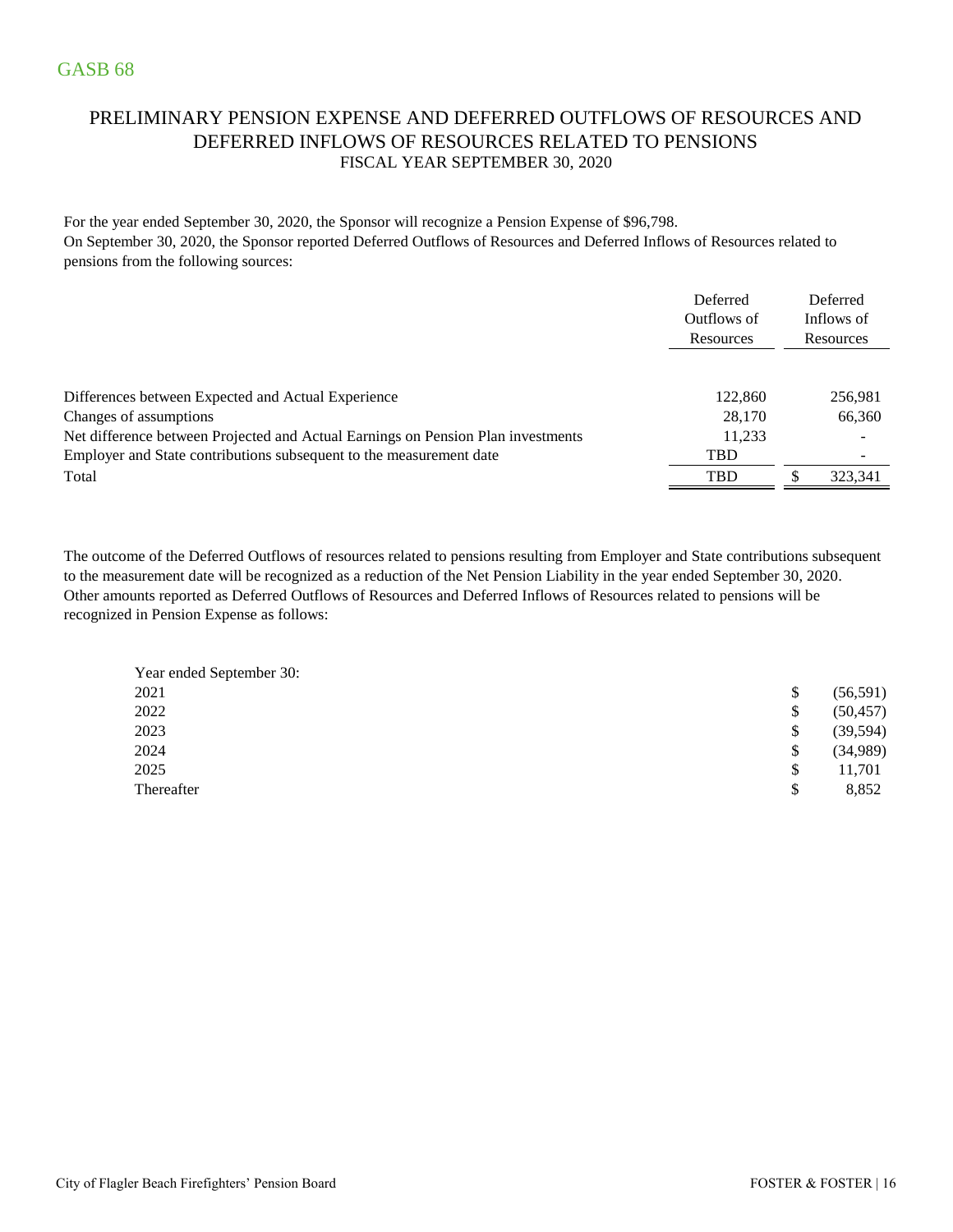### SCHEDULE OF CHANGES IN NET PENSION LIABILITY AND RELATED RATIOS Last 10 Fiscal Years

| <b>Reporting Period Ending</b>                                             |              | 09/30/2020 |               | 09/30/2019     |     | 09/30/2018 |
|----------------------------------------------------------------------------|--------------|------------|---------------|----------------|-----|------------|
| <b>Measurement Date</b>                                                    |              | 09/30/2019 |               | 09/30/2018     |     | 09/30/2017 |
| <b>Total Pension Liability</b>                                             |              |            |               |                |     |            |
| Service Cost                                                               |              | 129,855    |               | 129,752        |     | 82,884     |
| Interest                                                                   |              | 117,847    |               | 94,641         |     | 90,640     |
| Changes of benefit terms                                                   |              | (322)      |               |                |     |            |
| Differences between Expected and Actual Experience                         |              | (216, 635) |               | 146,201        |     | (118, 194) |
| Changes of assumptions                                                     |              | (82,951)   |               |                |     |            |
| Benefit Payments, including Refunds of Employee Contributions              |              | (63,246)   |               | (58, 679)      |     | (39,022)   |
| Net Change in Total Pension Liability                                      |              | (115, 452) |               | 311,915        |     | 16,308     |
| <b>Total Pension Liability - Beginning</b>                                 |              | 1,473,377  |               | 1,161,462      |     | 1,145,154  |
| Total Pension Liability - Ending (a)                                       |              | 1,357,925  | \$            | 1,473,377      | \$  | 1,161,462  |
| Plan Fiduciary Net Position                                                |              |            |               |                |     |            |
| Contributions - Employer                                                   |              | 70,900     |               | 86,628         |     | 83,554     |
| <b>Contributions - State</b>                                               |              | 47,053     |               | 43,677         |     | 31,857     |
| Contributions - Employee                                                   |              | 27,936     |               | 24,886         |     | 25,221     |
| Net Investment Income                                                      |              | 68,923     |               | 143,679        |     | 158,378    |
| Benefit Payments, including Refunds of Employee Contributions              |              | (63, 246)  |               | (58,679)       |     | (39,022)   |
| Administrative Expense                                                     |              | (45,899)   |               | (36, 562)      |     | (35, 837)  |
| Net Change in Plan Fiduciary Net Position                                  |              | 105,667    |               | 203,629        |     | 224,151    |
| Plan Fiduciary Net Position - Beginning                                    |              | 1,782,385  |               | 1,578,756      |     | 1,354,605  |
| Plan Fiduciary Net Position - Ending (b)                                   |              | 1,888,052  | \$            | 1,782,385      | \$. | 1,578,756  |
| Net Pension Liability - Ending (a) - (b)                                   | <sup>S</sup> | (530, 127) | <sup>\$</sup> | $(309,008)$ \$ |     | (417, 294) |
|                                                                            |              |            |               |                |     |            |
| Plan Fiduciary Net Position as a percentage of the Total Pension Liability |              | 139.04%    |               | 120.97%        |     | 135.93%    |
| Covered Payroll <sup>1</sup>                                               | \$           | 558,717    | \$            | 497,723        | \$  | 504,418    |
| Net Pension Liability as a percentage of Covered Payroll                   |              | $-94.88%$  |               | $-62.08%$      |     | $-82.73%$  |

### **Notes to Schedule:**

<sup>1</sup> The Covered Payroll numbers shown are in compliance with GASB 82.

### *Changes in benefit terms:*

For measurement date 09/30/2019, amounts reported as changes of benefit terms resulted from the provisions of Chapter 112.1816, Florida Statutes. The Statutes state that, effective July 1, 2019, a death or disability (under the Plan's definition of total and permanent disability) for a Firefighter due to the diagnosis of cancer or circumstances that arise out of the treatment of cancer will be treated as duty-related.

### *Changes of assumptions*

For measurement date 09/30/2019, as a result of an Experience Study dated August 20, 2019, the Board approved the following changes:

- The investment rate of return assumption was decreased from 7.50% to 7.25% per year compounded annually, net of investment related expenses.
- Updates to the future salary increase assumption.
- Updates to assumed rates of retirement.
- Updates to assumed rates of withdrawal.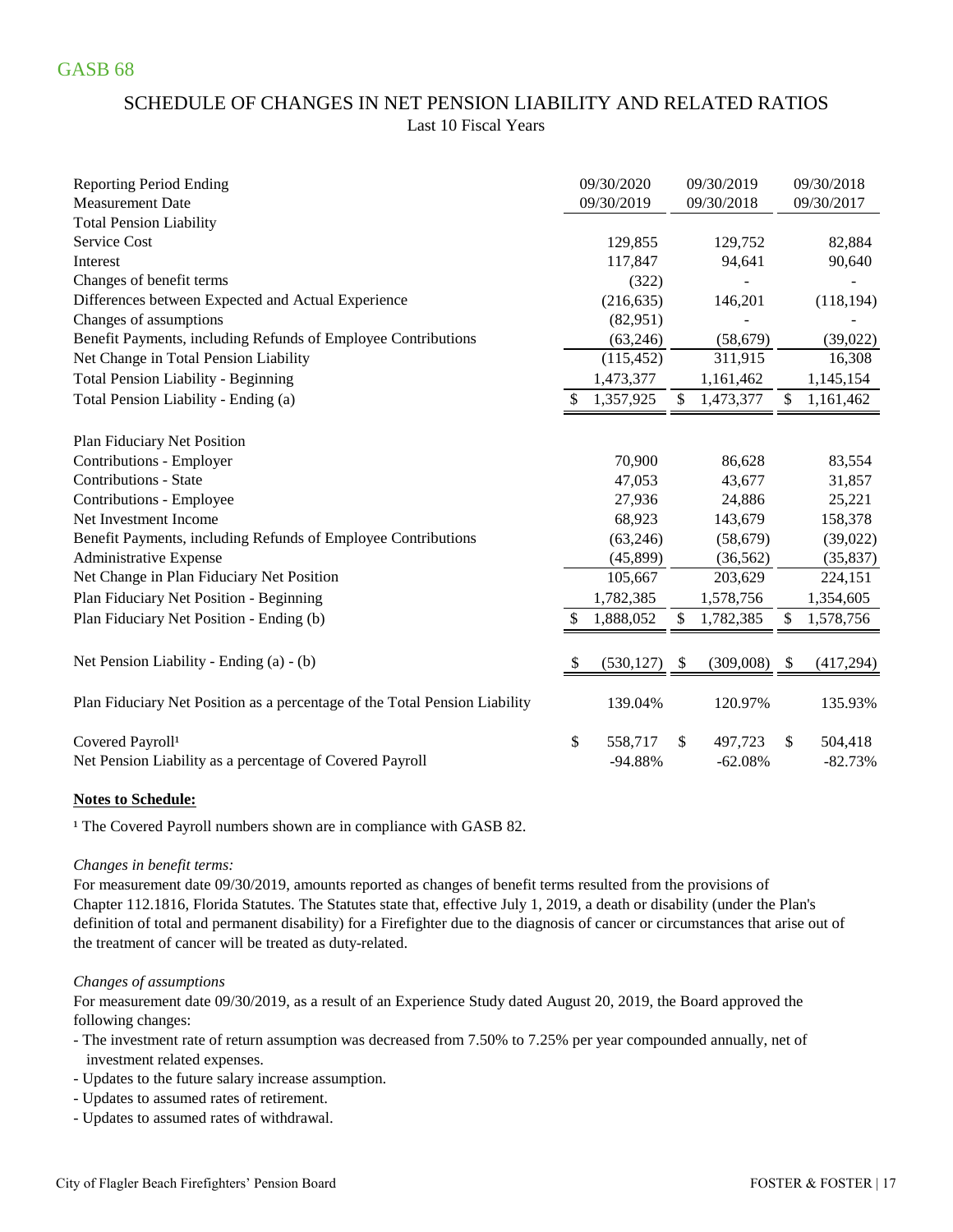# SCHEDULE OF CHANGES IN NET PENSION LIABILITY AND RELATED RATIOS Last 10 Fiscal Years

| <b>Reporting Period Ending</b>                                             | 09/30/2017       | 09/30/2016       | 09/30/2015       |
|----------------------------------------------------------------------------|------------------|------------------|------------------|
| <b>Measurement Date</b>                                                    | 09/30/2016       | 09/30/2015       | 09/30/2014       |
| <b>Total Pension Liability</b>                                             |                  |                  |                  |
| <b>Service Cost</b>                                                        | 81,822           | 74,954           | 63,454           |
| Interest                                                                   | 77,035           | 69,702           | 63,195           |
| Changes of assumptions                                                     |                  |                  |                  |
| Differences between Expected and Actual Experience                         | 16,460           | (1,875)          |                  |
| Changes of assumptions                                                     | 50,710           |                  |                  |
| Benefit Payments, including Refunds of Employee Contributions              | (52, 357)        | (51, 394)        | (51, 394)        |
| Net Change in Total Pension Liability                                      | 173,670          | 91,387           | 75,255           |
| <b>Total Pension Liability - Beginning</b>                                 | 971,484          | 880,097          | 804,842          |
| Total Pension Liability - Ending (a)                                       | 1,145,154        | \$<br>971,484    | \$<br>880,097    |
|                                                                            |                  |                  |                  |
| Contributions - Employer                                                   | 2,978            | 12,764           | 24,723           |
| <b>Contributions - State</b>                                               | 35,714           | 62,074           | 50,517           |
| Contributions - Employee                                                   | 15,917           | 14,900           | 13,776           |
| Net Investment Income                                                      | 124,245          | (19, 545)        | 115,088          |
| Benefit Payments, including Refunds of Employee Contributions              | (52, 357)        | (51, 394)        | (51, 394)        |
| Administrative Expense                                                     | (36, 875)        | (28, 497)        | (12, 148)        |
| Net Change in Plan Fiduciary Net Position                                  | 89,622           | (9,698)          | 140,562          |
| Plan Fiduciary Net Position - Beginning                                    | 1,264,983        | 1,274,681        | 1,134,119        |
| Plan Fiduciary Net Position - Ending (b)                                   | 1,354,605        | \$<br>1,264,983  | \$<br>1,274,681  |
| Net Pension Liability - Ending (a) - (b)                                   | \$<br>(209, 451) | \$<br>(293, 499) | \$<br>(394, 584) |
|                                                                            |                  |                  |                  |
| Plan Fiduciary Net Position as a percentage of the Total Pension Liability | 118.29%          | 130.21%          | 144.83%          |
| Covered Payroll <sup>1</sup>                                               | \$<br>318,345    | \$<br>297,990    | \$<br>275,505    |
| Net Pension Liability as a percentage of Covered Payroll                   | $-65.79%$        | $-98.49%$        | $-143.22%$       |

### **Notes to Schedule:**

<sup>1</sup> The Covered Payroll numbers shown are in compliance with GASB 82.

### *Changes of assumptions:*

For measurement date 09/30/2016, as a result of Chapter 2015-157, Laws of Florida, the assumed rates of mortality were changed to the assumptions used by the Florida Retirement System for special risk employees.

The inflation assumption rate was lowered from 3.00% to 2.50%, matching the long-term inflation assumption utilized by the Plan's investment consultant.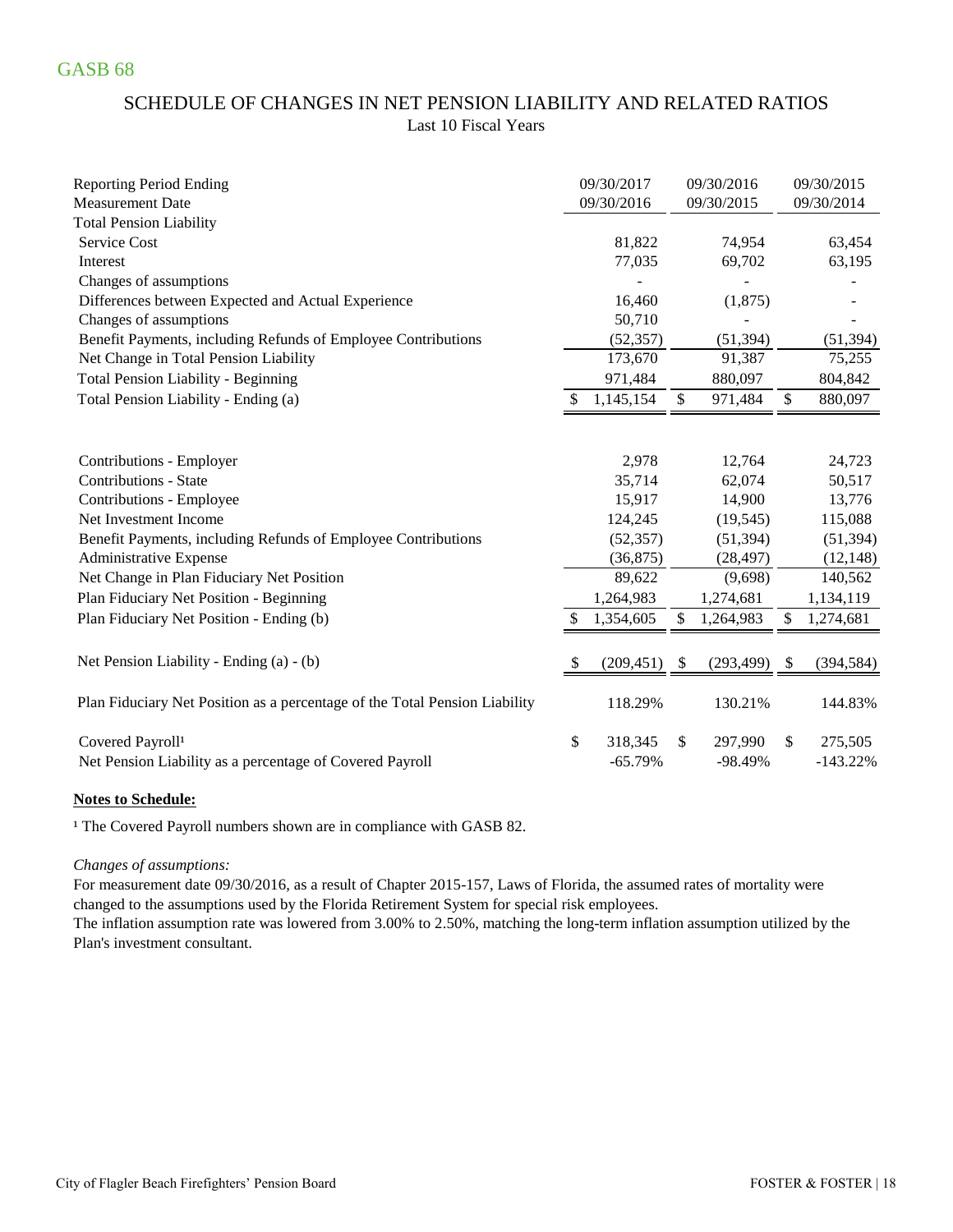# SCHEDULE OF CONTRIBUTIONS

### Last 10 Fiscal Years

|                          |               |     | Contributions   |               |                          |    |                      |                 |
|--------------------------|---------------|-----|-----------------|---------------|--------------------------|----|----------------------|-----------------|
|                          |               |     | in relation to  |               |                          |    |                      | Contributions   |
|                          | Actuarially   |     | the Actuarially |               | Contribution             |    |                      | as a percentage |
|                          | Determined    |     | Determined      |               | Deficiency               |    | Covered              | of Covered      |
| <b>Fiscal Year Ended</b> | Contribution  |     | Contributions   |               | (Excess)                 |    | Payroll <sup>1</sup> | Payroll         |
| 09/30/2019               | \$<br>123.253 | \$. | 117.953         | <sup>\$</sup> | 5,300                    | \$ | 558,717              | 21.11%          |
| 09/30/2018               | \$<br>120,300 | S   | 130,305         | \$            | (10,005)                 | \$ | 497,723              | 26.18%          |
| 09/30/2017               | \$<br>115,411 | \$  | 115,411         | \$            | $\overline{\phantom{a}}$ | \$ | 504,418              | 22.88%          |
| 09/30/2016               | \$<br>45,588  | S   | 38,692          | S             | 6,896                    | S  | 318,345              | 12.15%          |
| 09/30/2015               | \$<br>67.942  | \$  | 74,838          | \$            | (6,896)                  | \$ | 297,990              | 25.11\%         |
| 09/30/2014               | \$<br>75,240  | \$. | 75,240          | S             | $\overline{\phantom{a}}$ |    | 275.505              | 27.31%          |

<sup>1</sup> The Covered Payroll numbers shown are in compliance with GASB 82.

#### Notes to Schedule

Valuation Date: 10/01/2017

Actuarially determined contribution rates are calculated as of October 1, two years prior to the end of the fiscal year in which contributions are reported.

Methods and assumptions used to determine contribution rates:

| <b>Mortality Rate:</b> | Healthy Active Lives:<br>Female: RP2000 Generational, 100% Combined Healthy White Collar, Scale BB<br>Male: RP2000 Generational, 10% Combined Healthy White Collar / 90%<br>Combined Healthy Blue Collar, Scale BB.<br><b>Healthy Inactive Lives:</b><br>Female: RP2000 Generational, 100% Annuitant White Collar, Scale BB.<br>Male: RP2000 Generational, 10% Annuitant White Collar / 90% Annuitant Blue<br>Collar, Scale BB.<br>Disabled Lives:<br>Female: 60% RP2000 Disabled Female set forward two years / 40% Annuitant<br>White Collar with no setback, no projection scale.<br>Male: 60% RP2000 Disabled Male setback four years / 40% Annuitant White Collar<br>with no setback, no projection scale. |
|------------------------|-----------------------------------------------------------------------------------------------------------------------------------------------------------------------------------------------------------------------------------------------------------------------------------------------------------------------------------------------------------------------------------------------------------------------------------------------------------------------------------------------------------------------------------------------------------------------------------------------------------------------------------------------------------------------------------------------------------------|
|                        | The assumed rates of mortality were mandated by Chapter 2015-157, Laws of<br>Florida. This law mandates the use of the assumptions used in either of the two most<br>recent valuations of the Florida Retirement System (FRS). The above rates are those<br>outlined in Milliman's July 1, 2016 FRS actuarial valuation report for special risk<br>employees. We feel this assumption sufficiently accommodates future mortality<br>improvements.                                                                                                                                                                                                                                                               |
| <b>Interest Rate:</b>  | 7.5% per year compounded annually, net of investment related expenses. This is<br>supported by the target asset class allocation of the trust and the expected long-term<br>return by asset class.                                                                                                                                                                                                                                                                                                                                                                                                                                                                                                              |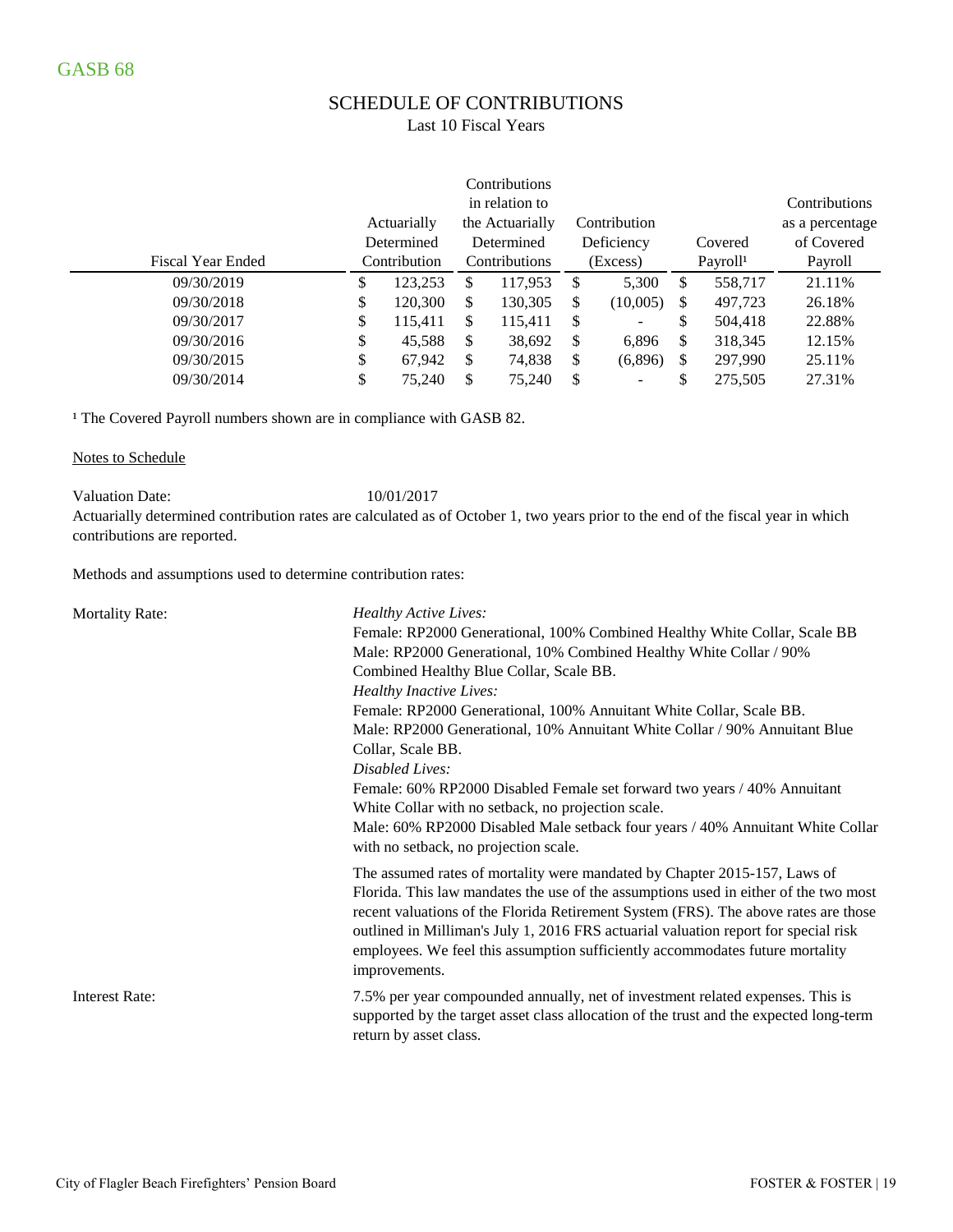| Retirement Age:               | Number of Years after First Eligibility for |                                                        |                                                                                                                                                                                                                                                                                                                                     |  |  |  |  |  |  |  |  |
|-------------------------------|---------------------------------------------|--------------------------------------------------------|-------------------------------------------------------------------------------------------------------------------------------------------------------------------------------------------------------------------------------------------------------------------------------------------------------------------------------------|--|--|--|--|--|--|--|--|
|                               |                                             | Normal Retirement                                      | Probability of Retirement                                                                                                                                                                                                                                                                                                           |  |  |  |  |  |  |  |  |
|                               |                                             | $\theta$                                               | 20%                                                                                                                                                                                                                                                                                                                                 |  |  |  |  |  |  |  |  |
|                               |                                             | $1 - 4$                                                | 5%                                                                                                                                                                                                                                                                                                                                  |  |  |  |  |  |  |  |  |
|                               |                                             | 5 or more                                              | 100%                                                                                                                                                                                                                                                                                                                                |  |  |  |  |  |  |  |  |
| Early Retirement:             |                                             | experience study issued April 22, 2013.                | These rates are based on the results of an experience study issued April 22, 2013.<br>Commencing with the earliest Early Retirement Age (age 50 with 10 years of<br>Credited Service), members are assumed to retire with an immediate subsidized<br>benefit at the rate of 5% per year. These rates are based on the results of an |  |  |  |  |  |  |  |  |
| Disability Rate:              |                                             |                                                        | See table below. It is assumed that 75% of disablements and active Member deaths<br>are service related. These rates are consistent with rates used in other fire plans.                                                                                                                                                            |  |  |  |  |  |  |  |  |
| <b>Termination Rate:</b>      | April 22, 2013.                             |                                                        | 5.0% for all ages. These rates are based on the results of an experience study issued                                                                                                                                                                                                                                               |  |  |  |  |  |  |  |  |
| <b>Salary Increases:</b>      |                                             | results of an experience study issued April 22, 2013.  | 7.5% per year until the assumed retirement age. This assumption is based on the                                                                                                                                                                                                                                                     |  |  |  |  |  |  |  |  |
| Payroll Growth:               | $N/A$ .                                     |                                                        |                                                                                                                                                                                                                                                                                                                                     |  |  |  |  |  |  |  |  |
| <b>Asset Method:</b>          |                                             | Fair Market Value, net of investment-related expenses. |                                                                                                                                                                                                                                                                                                                                     |  |  |  |  |  |  |  |  |
| <b>Funding Method:</b>        | Aggregate Actuarial Cost Method.            |                                                        |                                                                                                                                                                                                                                                                                                                                     |  |  |  |  |  |  |  |  |
| <b>Disability Rate Table:</b> |                                             | % Becoming Disabled During                             |                                                                                                                                                                                                                                                                                                                                     |  |  |  |  |  |  |  |  |
|                               | Age                                         | the Year                                               |                                                                                                                                                                                                                                                                                                                                     |  |  |  |  |  |  |  |  |
|                               | 20                                          | 0.03%                                                  |                                                                                                                                                                                                                                                                                                                                     |  |  |  |  |  |  |  |  |
|                               | 30                                          | 0.04%                                                  |                                                                                                                                                                                                                                                                                                                                     |  |  |  |  |  |  |  |  |
|                               | 40                                          | 0.07%                                                  |                                                                                                                                                                                                                                                                                                                                     |  |  |  |  |  |  |  |  |
|                               | 50                                          | 0.18%                                                  |                                                                                                                                                                                                                                                                                                                                     |  |  |  |  |  |  |  |  |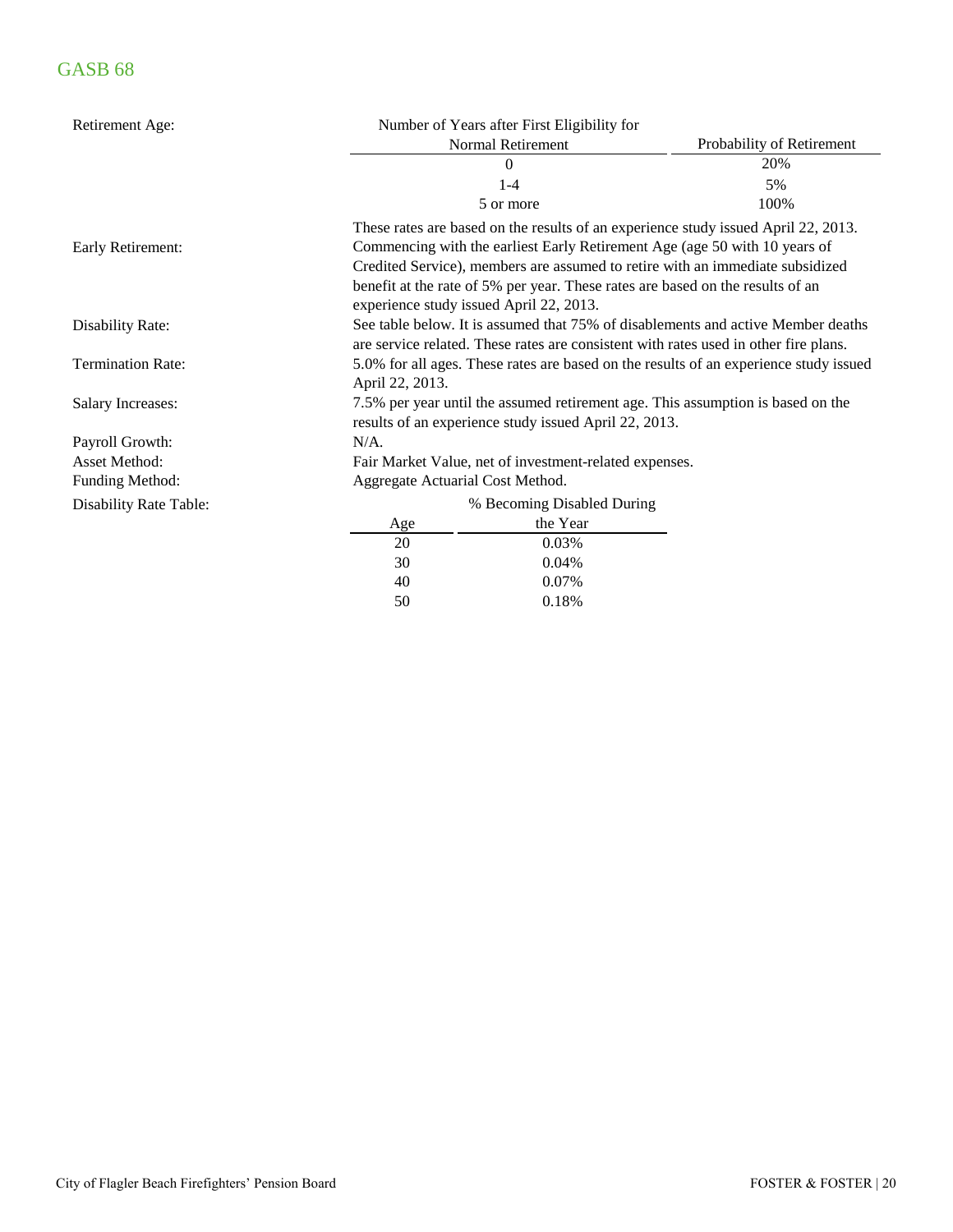# EXPENSE DEVELOPMENT AND AMORTIZATION SCHEDULES

**The following information is not required to be disclosed but is provided for informational purposes.**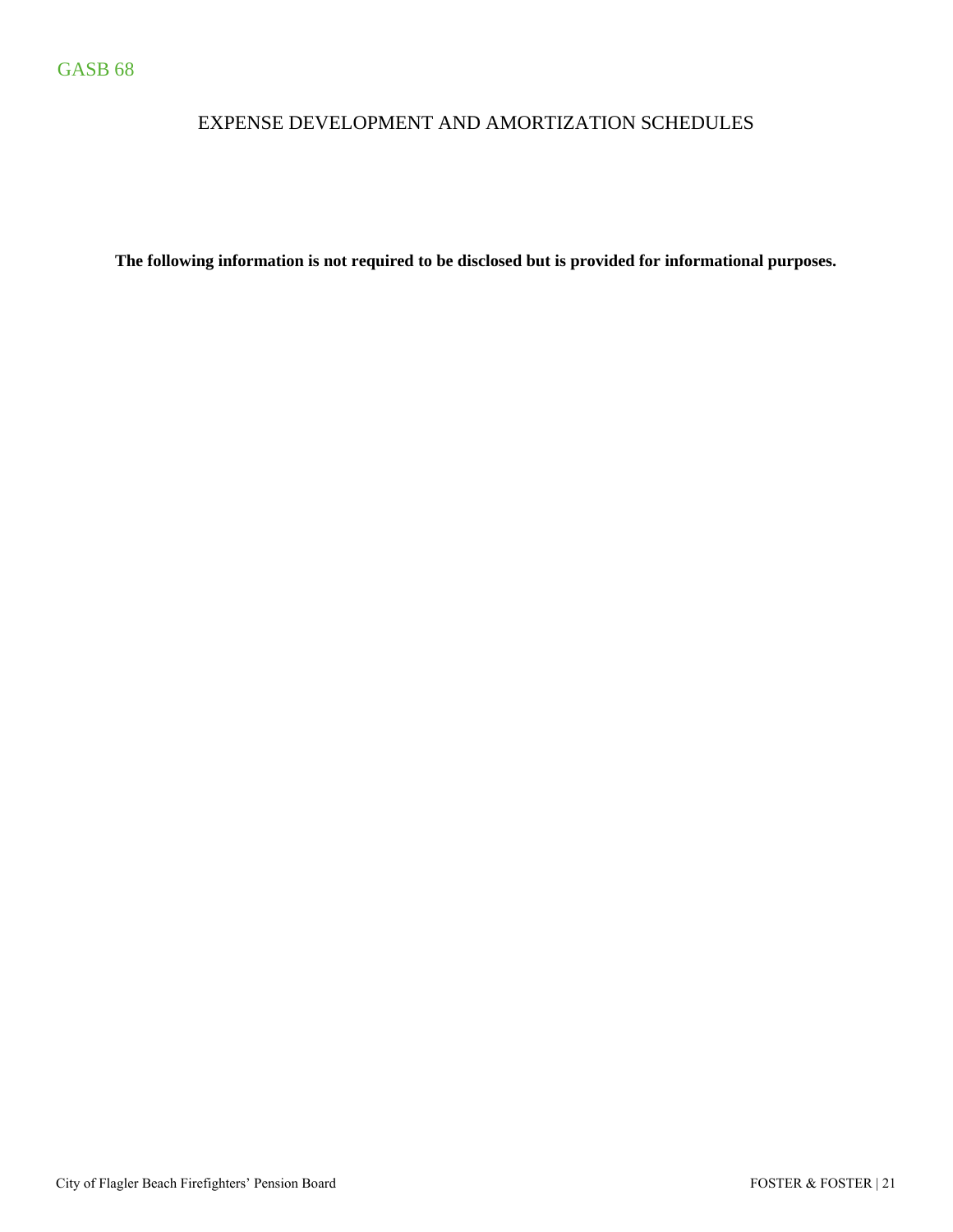# FINAL COMPONENTS OF PENSION EXPENSE FISCAL YEAR SEPTEMBER 30, 2019

|                                                         | <b>Net Pension</b><br>Liability | Deferred<br>Inflows     | Deferred<br>Outflows     | Pension<br>Expense |
|---------------------------------------------------------|---------------------------------|-------------------------|--------------------------|--------------------|
| <b>Beginning Balance</b>                                | (417, 294)<br>\$                | $\mathbb{S}$<br>175,354 | $\mathcal{S}$<br>228,754 | \$                 |
| Employer and State contributions made after 09/30/2018  |                                 |                         | 117,953                  |                    |
| <b>Total Pension Liability Factors:</b>                 |                                 |                         |                          |                    |
| Service Cost                                            | 129,752                         |                         |                          | 129,752            |
| Interest                                                | 94,641                          |                         |                          | 94,641             |
| Changes in benefit terms                                |                                 |                         |                          |                    |
| Differences between Expected and Actual Experience with |                                 |                         |                          |                    |
| regard to economic or demographic assumptions           | 146,201                         |                         | 146,201                  |                    |
| Current year amortization of experience difference      |                                 | (12,006)                | (18,070)                 | 6,064              |
| Change in assumptions about future economic or          |                                 |                         |                          |                    |
| demographic factors or other inputs                     |                                 |                         |                          |                    |
| Current year amortization of change in assumptions      |                                 |                         | (5,635)                  | 5,635              |
| Benefit Payments, including Refunds of Employee         |                                 |                         |                          |                    |
| Contributions                                           | (58, 679)                       |                         |                          |                    |
| Net change                                              | 311,915                         | (12,006)                | 240,449                  | 236,092            |
| Plan Fiduciary Net Position:                            |                                 |                         |                          |                    |
| Contributions - Employer                                | 86,628                          |                         | (86, 628)                |                    |
| <b>Contributions - State</b>                            | 43,677                          |                         | (43, 677)                |                    |
| Contributions - Employee                                | 24,886                          |                         |                          | (24, 886)          |
| Projected Net Investment Income                         | 120,655                         |                         |                          | (120, 655)         |
| Difference between projected and actual earnings on     |                                 |                         |                          |                    |
| Pension Plan investments                                | 23,024                          | 23,024                  |                          |                    |
| Current year amortization                               |                                 | (27, 416)               | (23, 103)                | (4,313)            |
| Benefit Payments, including Refunds of Employee         |                                 |                         |                          |                    |
| Contributions                                           | (58, 679)                       |                         |                          |                    |
| <b>Administrative Expenses</b>                          | (36, 562)                       |                         |                          | 36,562             |
| Net change                                              | 203,629                         | (4, 392)                | (153, 408)               | (113,292)          |
|                                                         |                                 |                         |                          |                    |
| <b>Ending Balance</b>                                   | \$<br>(309,008)                 | \$<br>158,956           | 315,795<br>\$            | \$<br>122,800      |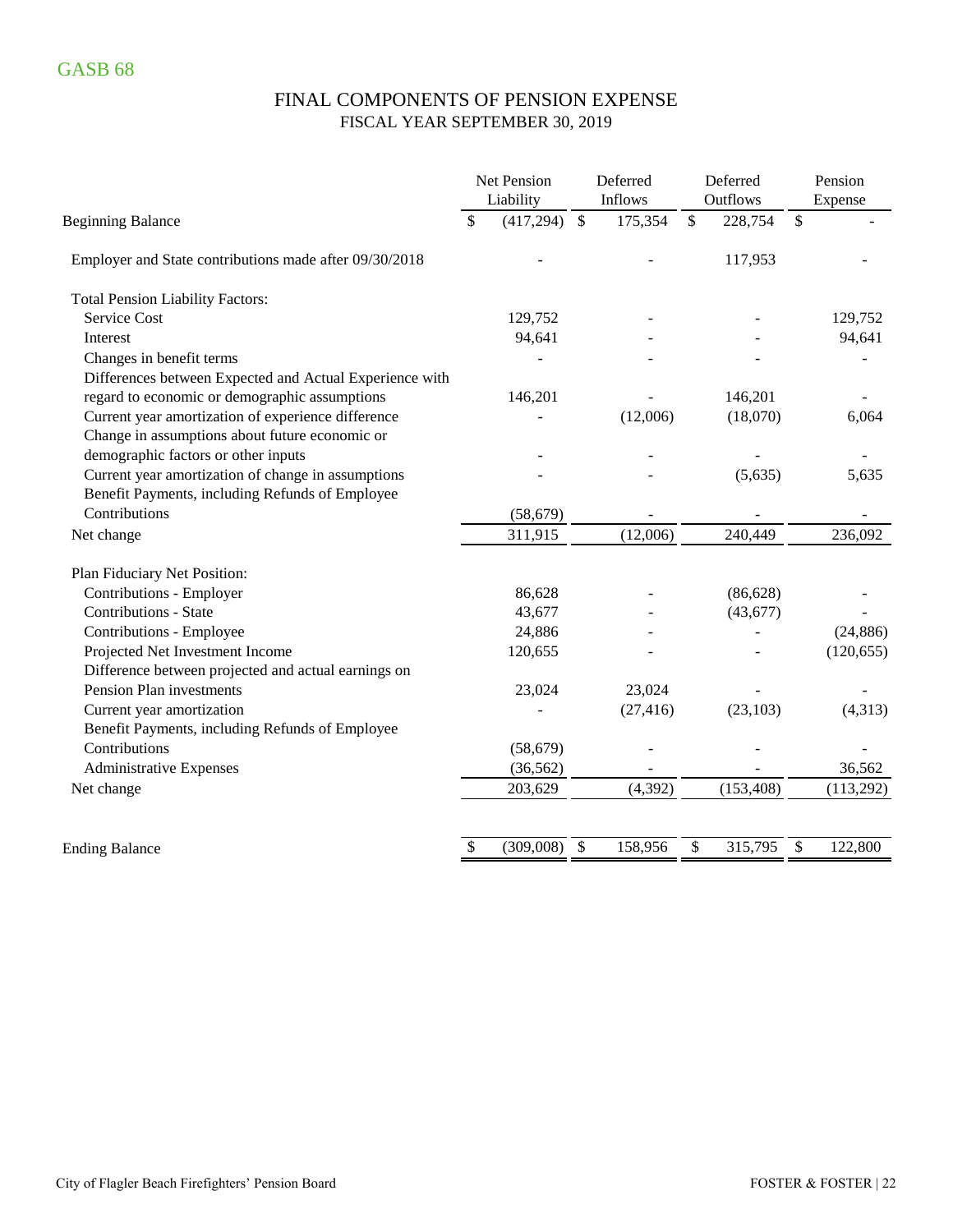### PRELIMINARY COMPONENTS OF PENSION EXPENSE FISCAL YEAR SEPTEMBER 30, 2020

|                                                        | Net Pension<br>Liability |              | Deferred<br>Inflows |              | Deferred<br>Outflows |              | Pension<br>Expense |
|--------------------------------------------------------|--------------------------|--------------|---------------------|--------------|----------------------|--------------|--------------------|
| Beginning balance                                      | \$<br>(309,008)          | $\mathbb{S}$ | 158,956             | $\mathbb{S}$ | 315,795              | $\mathbb{S}$ |                    |
| Employer and State Contributions made after 09/30/2019 |                          |              |                     |              | TBD*                 |              |                    |
| <b>Total Pension Liability Factors:</b>                |                          |              |                     |              |                      |              |                    |
| Service Cost                                           | 129,855                  |              |                     |              |                      |              | 129,855            |
| Interest                                               | 117,847                  |              |                     |              |                      |              | 117,847            |
| Changes in benefit terms                               | (322)                    |              |                     |              |                      |              | (322)              |
| Differences between Expected and Actual Experience     |                          |              |                     |              |                      |              |                    |
| with regard to economic or demographic assumptions     | (216, 635)               |              | 216,635             |              |                      |              |                    |
| Current year amortization of experience difference     |                          |              | (55, 333)           |              | (18,074)             |              | (37,259)           |
| Change in assumptions about future economic or         |                          |              |                     |              |                      |              |                    |
| demographic factors or other inputs                    | (82,951)                 |              | 82,951              |              |                      |              |                    |
| Current year amortization of change in assumptions     |                          |              | (16,591)            |              | (5,635)              |              | (10,956)           |
| Benefit Payments, including Refunds of Employee        |                          |              |                     |              |                      |              |                    |
| Contributions                                          | (63, 246)                |              |                     |              |                      |              |                    |
| Net change                                             | (115, 452)               |              | 227,662             |              | (23,709)             |              | 199,165            |
| Plan Fiduciary Net Position:                           |                          |              |                     |              |                      |              |                    |
| Contributions - Employer                               | 70,900                   |              |                     |              | (70,900)             |              |                    |
| <b>Contributions - State</b>                           | 47,053                   |              |                     |              | (47,053)             |              |                    |
| Contributions - Employee                               | 27,936                   |              |                     |              |                      |              | (27, 936)          |
| Projected Net Investment Income                        | 135,057                  |              |                     |              |                      |              | (135,057)          |
| Difference between projected and actual earnings on    |                          |              |                     |              |                      |              |                    |
| Pension Plan investments                               | (66, 134)                |              |                     |              | 66,134               |              |                    |
| Current year amortization                              |                          |              | (21,602)            |              | (36, 329)            |              | 14,727             |
| Benefit Payments, including Refunds of Employee        |                          |              |                     |              |                      |              |                    |
| Contributions                                          | (63, 246)                |              |                     |              |                      |              |                    |
| Administrative Expenses                                | (45,899)                 |              |                     |              |                      |              | 45,899             |
| Net change                                             | 105,667                  |              | (21,602)            |              | (88, 148)            |              | (102, 367)         |
|                                                        |                          | \$           | 365,016             |              | <b>TBD</b>           |              | 96,798             |
| <b>Ending Balance</b>                                  | \$<br>(530, 127)         |              |                     |              |                      | \$           |                    |

\* Employer and State Contributions subsequent to the measurement date made after September 30, 2019 but made on or before September 30, 2020 need to be added.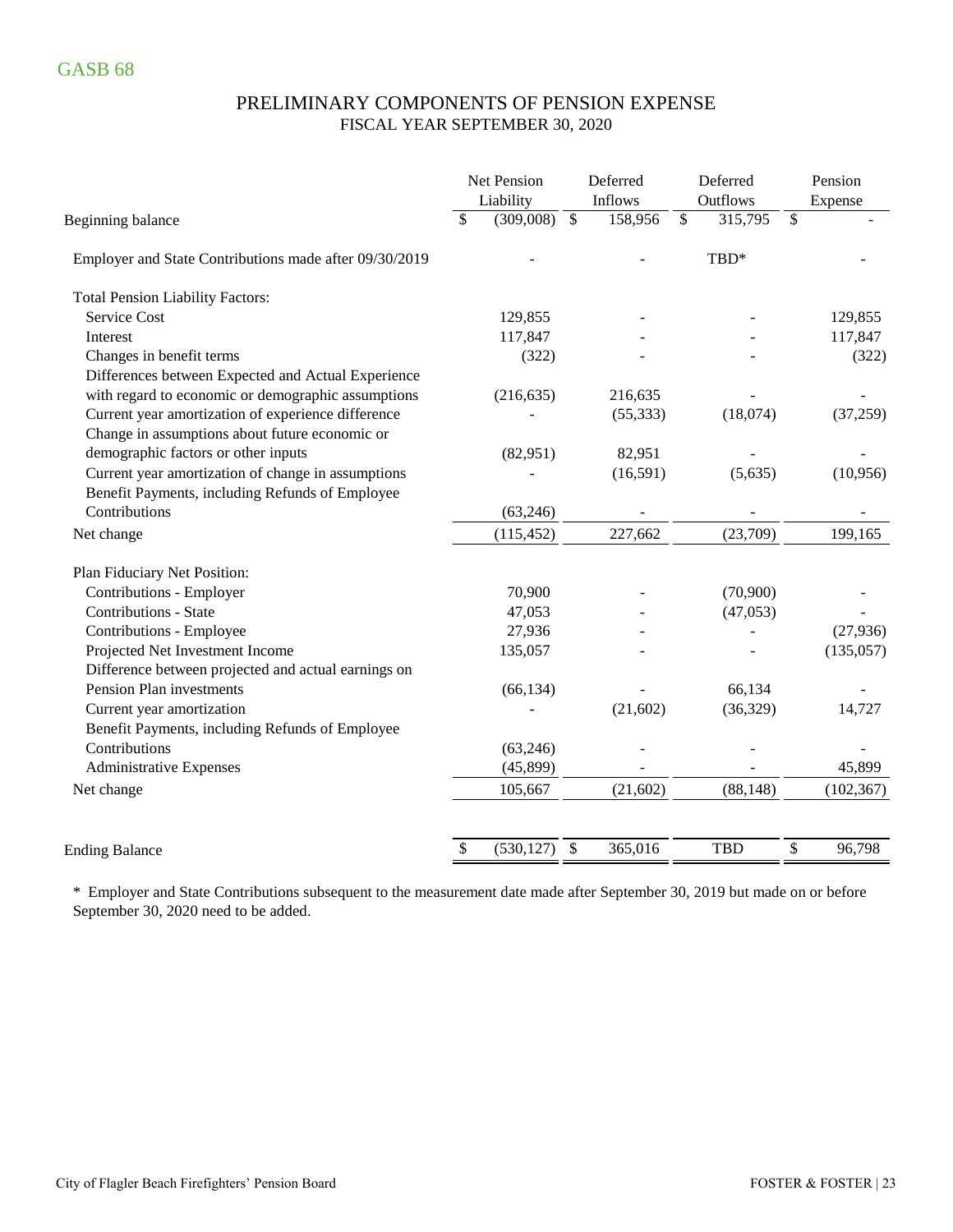### AMORTIZATION SCHEDULE - INVESTMENTS

#### Increase (Decrease) in Pension Expense Arising from the Recognition of the of Differences Between Projected and Actual Earnings on Pension Plan Investments

|           | Differences Between                        |                |                 |      |                          |      |              |      |                  |      |                  |                   |                  |       |                          |        |      |                          |               |                          |      |      |            |               |      |                          |
|-----------|--------------------------------------------|----------------|-----------------|------|--------------------------|------|--------------|------|------------------|------|------------------|-------------------|------------------|-------|--------------------------|--------|------|--------------------------|---------------|--------------------------|------|------|------------|---------------|------|--------------------------|
| Plan Year | Projected and Actual                       | Recognition    |                 |      |                          |      |              |      |                  |      |                  |                   |                  |       |                          |        |      |                          |               |                          |      |      |            |               |      |                          |
| Ending    | Earnings                                   | Period (Years) | 2019            |      | 2020                     |      | 2021         |      | 2022             |      | 2023             |                   | 2024             |       | 2025                     |        | 2026 |                          | 2027          |                          |      | 2028 |            |               | 2029 |                          |
|           |                                            |                |                 |      |                          |      |              |      |                  |      |                  |                   |                  |       |                          |        |      |                          |               |                          |      |      |            |               |      |                          |
| 2019      | 66,134                                     |                | $\sim$ 10 $\pm$ |      | 13,226                   | D.   | 13,227       | -\$  | 3,227            |      | 3,227            |                   | 13,227           |       |                          | $-$ \$ |      | $\sim$                   | Ъ.            | $\sim$                   | D    |      | $\sim$     | \$            |      |                          |
| 2018      | (23,024)                                   |                | (4,604)         | - 5  | (4,605)                  | - \$ | (4,605)      | - \$ | $(4,605)$ \$     |      | $(4,605)$ \$     |                   | $\sim$           | . ა   |                          | $-$ \$ |      | $\sim$                   | - 55          | $\sim$                   | - 33 |      | $\sim$     | -S            |      | $\overline{\phantom{a}}$ |
| 2017      | (54,316)                                   |                | (10, 863)       | - 56 | $(10, 863)$ \$           |      | (10, 863)    | - \$ | $(10, 863)$ \$   |      | $\sim$           | Э                 | $\sim$           | -S    | $\sim$                   | -\$    |      | $\sim$                   | D             | $\overline{\phantom{a}}$ | - 33 |      | $\sim$ $-$ | -S            |      | $\overline{\phantom{a}}$ |
| 2016      | (30,670)                                   | 5              | $(6,134)$ \$    |      | (6, 134)                 | - \$ | $(6,134)$ \$ |      | $\sim$ 100 $\mu$ | - 35 | $\sim$ 100 $\mu$ | ্ঠ                |                  | $- S$ |                          | $-$ \$ |      | $\sim$                   | -S            | $\sim$                   | - 33 |      | $\sim$     | -S            |      |                          |
| 2015      | 115,515                                    |                | 23.103          | - 25 | $23,103$ \$              |      | $\sim$       | -S   | $-$ \$           |      | $\sim$ 10 $\pm$  | $\triangle$<br>্ঠ |                  | $- S$ |                          | $-$ \$ |      | $\sim$                   | -S            | $\sim$                   | - 33 |      | $\sim$     | <sup>\$</sup> |      |                          |
| 2014      | (29,074)                                   |                | $(5,815)$ \$    |      | <b>Contract Contract</b> | - 25 | $\sim$       | -\$  | $\sim$           | D.   | $\sim$           | .ა                | $\sim$ 100 $\mu$ |       | $\sim$                   |        |      | $\sim$                   | <sup>\$</sup> | $\sim$                   | - 33 |      | $\sim$     | $\mathbb{S}$  |      | $\overline{\phantom{a}}$ |
|           | Net Increase (Decrease) in Pension Expense |                | $(4,313)$ \$    |      | 14,727                   |      | (8,375)      | - \$ | $(2,241)$ \$     |      | 8,622            |                   | 13,227           |       | $\overline{\phantom{a}}$ |        |      | $\overline{\phantom{a}}$ |               |                          |      |      | ۰          |               |      |                          |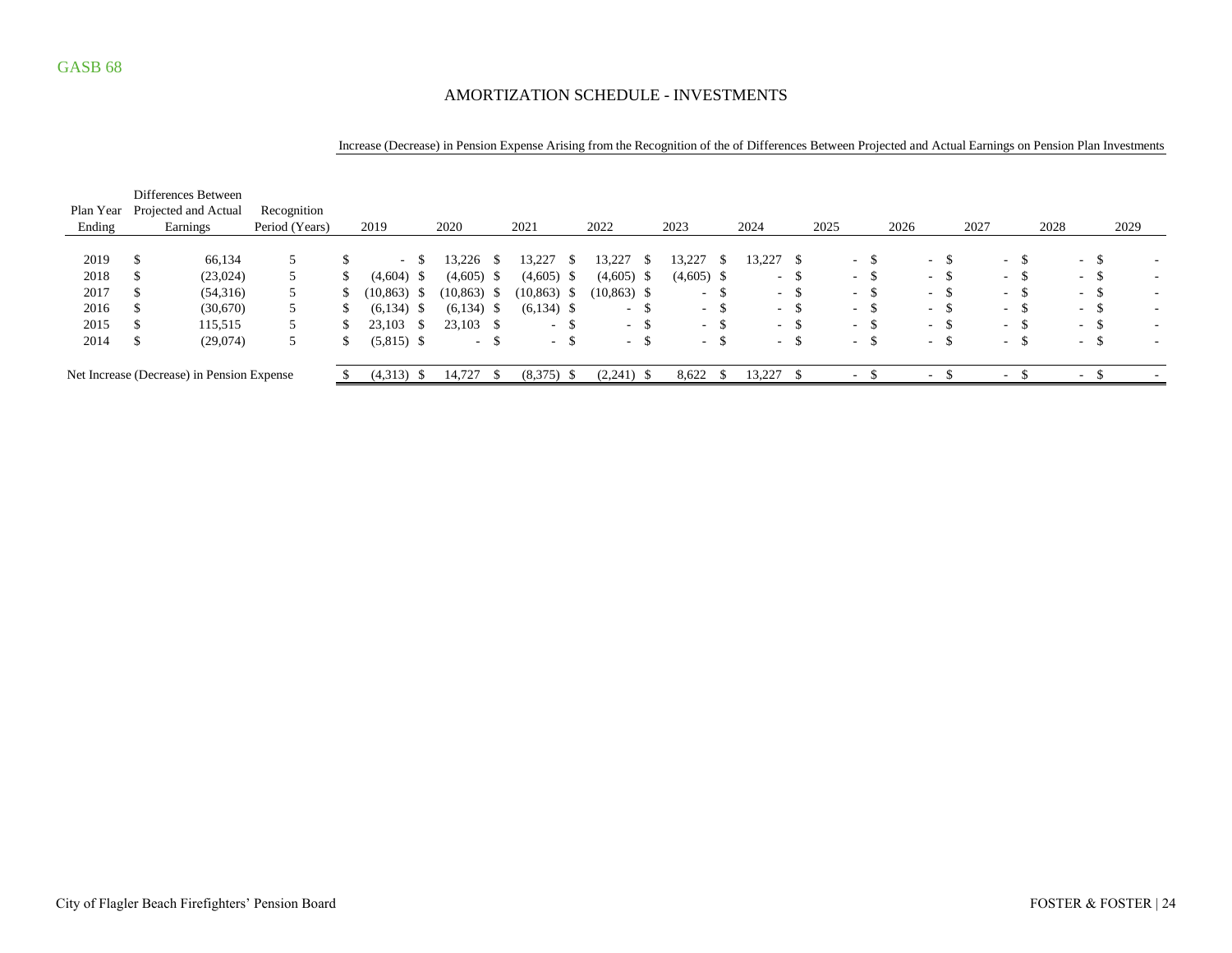### AMORTIZATION SCHEDULE - CHANGES OF ASSUMPTIONS

#### Increase (Decrease) in Pension Expense Arising from the Recognition of the Effects of Changes of Assumptions

| Plan Year<br>Ending | Changes of<br><b>Assumptions</b>           | Recognition<br>Period (Years) | 2019  |               | 2020          | 2021          | 2022          | 2023          | 2024          | 2025     | 2026 | 2027 |   | 2028 |        | 2029 |  |
|---------------------|--------------------------------------------|-------------------------------|-------|---------------|---------------|---------------|---------------|---------------|---------------|----------|------|------|---|------|--------|------|--|
|                     |                                            |                               |       |               |               |               |               |               |               |          |      |      |   |      |        |      |  |
| 2019                | (82,951)                                   |                               |       |               | $(16,591)$ \$ | $(16,590)$ \$ | $(16,590)$ \$ | $(16,590)$ \$ | $(16,590)$ \$ |          |      |      |   |      | - 5    |      |  |
| 2016                | 50.710                                     |                               | 5.635 | $\mathcal{S}$ | 5,635         | 5.634         | 5,634 \$      | 5,634 \$      | 5,634 \$      | 5,634 \$ |      |      | - |      | $-$    |      |  |
|                     | Net Increase (Decrease) in Pension Expense |                               | 5,635 |               | $(10.956)$ \$ | $(10.956)$ \$ | $(10.956)$ \$ | $(10,956)$ \$ | $(10.956)$ \$ | 5,634    |      |      |   |      | $\sim$ |      |  |